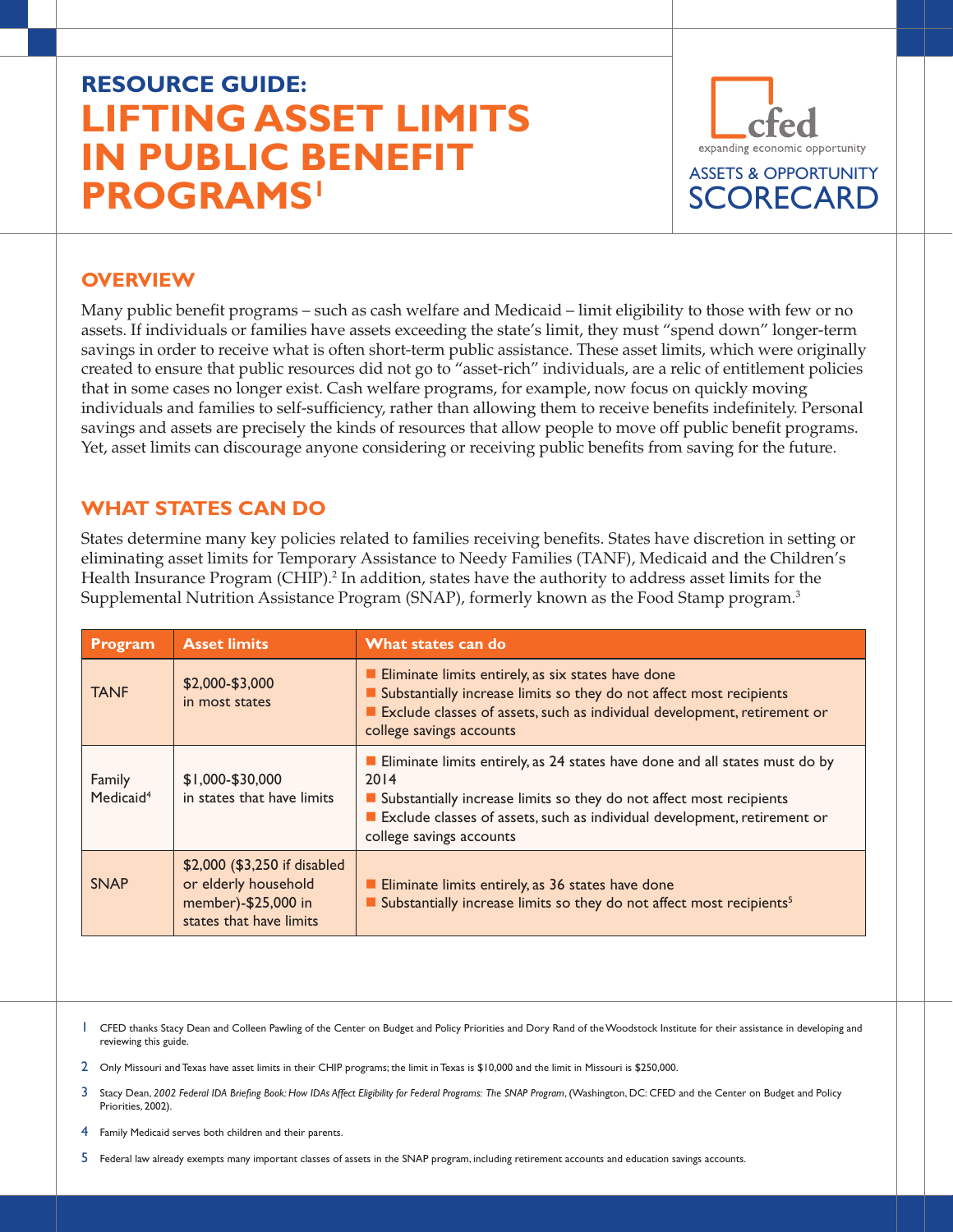## **ELEMENTS OF A STRONG POLICY**

The best option: Based on extensive research by many national and state organizations,<sup>6</sup> CFED considers a state's asset limit policy strong if it has eliminated asset limits in TANF, Medicaid and SNAP.

**Incremental improvements:** The existence of an asset limit, no matter how high, sends a signal to program applicants and participants that they should not save or build assets. However, if a state has not yet eliminated asset limits entirely, it can take several intermediate steps to mitigate the disincentive to save.

- n States can increase asset limits and/or index them to inflation, thereby reducing the likelihood that participants or applicants will reach the limit.
- States can exempt certain classes of assets from their asset tests in the TANF and Medicaid programs. While most programs exclude some "illiquid" assets, such as a home or defined benefit pension, many other liquid holdings, such as defined contribution retirement accounts (e.g., 401(k)s), health savings accounts, education savings accounts (529s and Coverdells) or individual development accounts, often count against the asset limits. States should exempt these types of assets.<sup>7</sup> In addition, vehicles, which are vital for many to find and maintain employment, should be exempted.<sup>8</sup> (See the Appendix for a state-by-state list of key assets excluded from TANF and Medicaid programs.)

## **STRENGTH OF STATE POLICIES**

CFED evaluated the strength of each state's asset limit policies against the following criteria:



For TANF, has the state:

- $\blacksquare$  Eliminated the asset test?
- Raised the limit to at least \$15,000 or indexed it for inflation?
- Excluded four or more important classes of assets?

For Family Medicaid, has the state:

- $\blacksquare$  Eliminated the asset test?
- 6 CFED, the Center on Budget and Policy Priorities, the Center for Law and Social Policy, the New America Foundation, the Urban Institute and the Sargent Shriver National Center on Poverty Law and others have all examined this issue.
- 7 Leslie Parrish, *To Save, or Not to Save? Reforming Asset Limits in Public Assistance Programs to Encourage Low-income Americans to Save and Build Assets,* (Washington, DC: New America Foundation, 2005).
- 8 If eliminating all vehicles as assets is not feasible, then states could consider eliminating at least one vehicle for each working member of a household.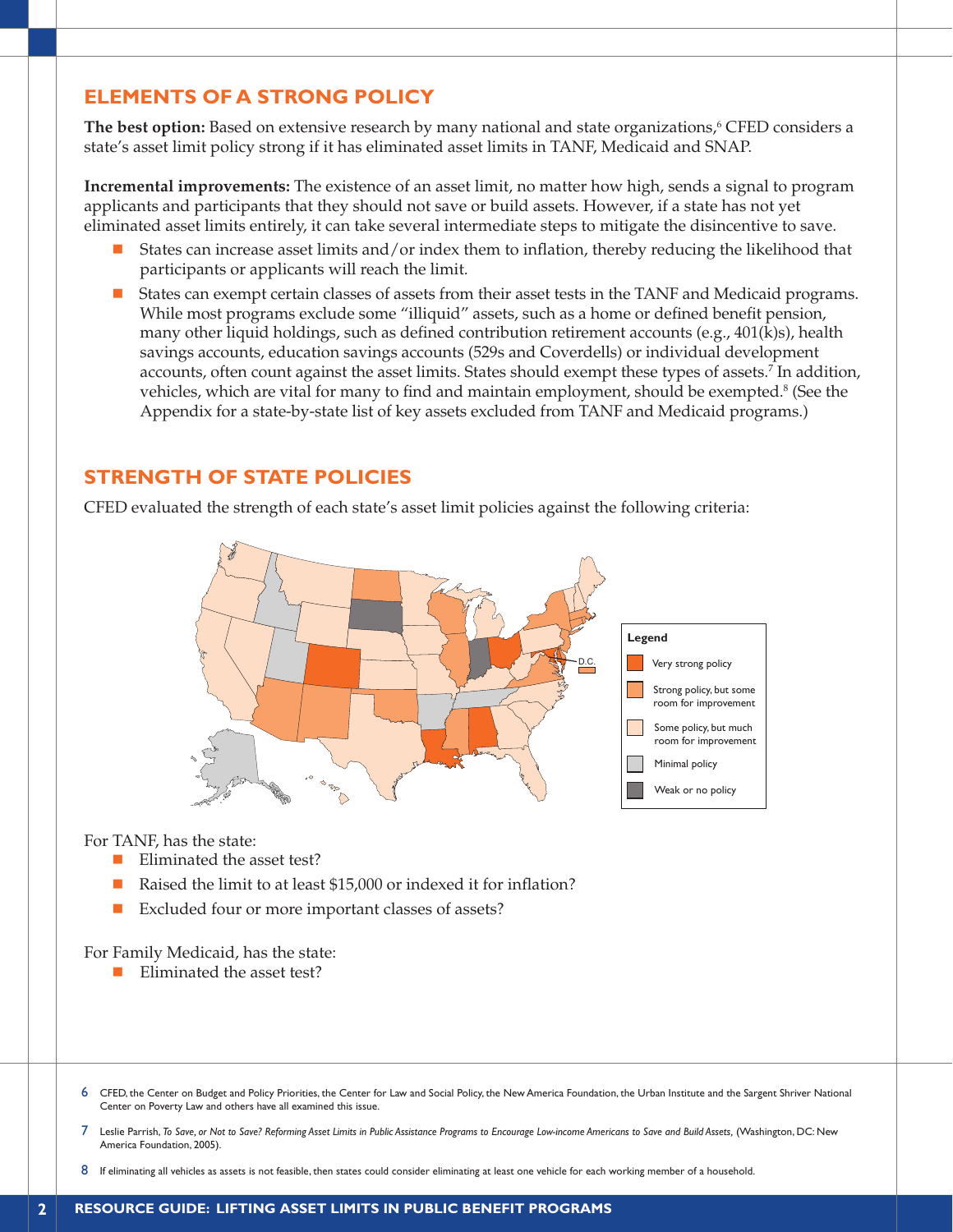- Raised the limit to at least \$15,000 or indexed it for inflation?
- Excluded four or more important classes of assets?

For SNAP, has the state:

**Strength of State Policies**

- $\blacksquare$  Eliminated the asset test?
- Raised the limit above \$2,000?
- $\blacksquare$  Indexed the limit for inflation?<sup>9</sup>

Overall, since 1996, 24 states have eliminated Medicaid asset limits entirely; six states have eliminated TANF asset limits; and 36 states have eliminated SNAP asset limits. Two states have substantially increased the asset limits in their Medicaid or TANF programs, and 36 states have excluded important categories of assets from these limits in one or both programs. The table below shows which criteria each state met. CFED uses the following icons to denote the strength of state policies:



9 Federal law exempts many important classes of assets in the SNAP program, including retirement accounts and education savings accounts.

10 David Kassabian, Anne Whitesell, and Erika Huber, Welfare Rules Databook: State TANF Policies as of July 2011, (Washington, DC: Urban Institute, 2012)

- 11 Martha Heberlein, et al., *Performance Under Pressure, Looking Ahead: Annual Findings Of A 50-State Survey Of Eligibility, Enrollment, Renewal, And Cost-Sharing Policies In Medicaid And CHIP, 2011-2012,* (Washington, DC: Kaiser Commission on Medicaid and the Uninsured, 2012), p.59-60.
- 12 Data provided by the Center on Budget and Policy Priorities. Even in states that have eliminated SNAP asset tests, a small number of people may remain subject to the traditional federal resource test of \$2,000 (\$3,250 for households that include an elderly or disabled person), such as households where some members have a different status than others (e.g. citizenship).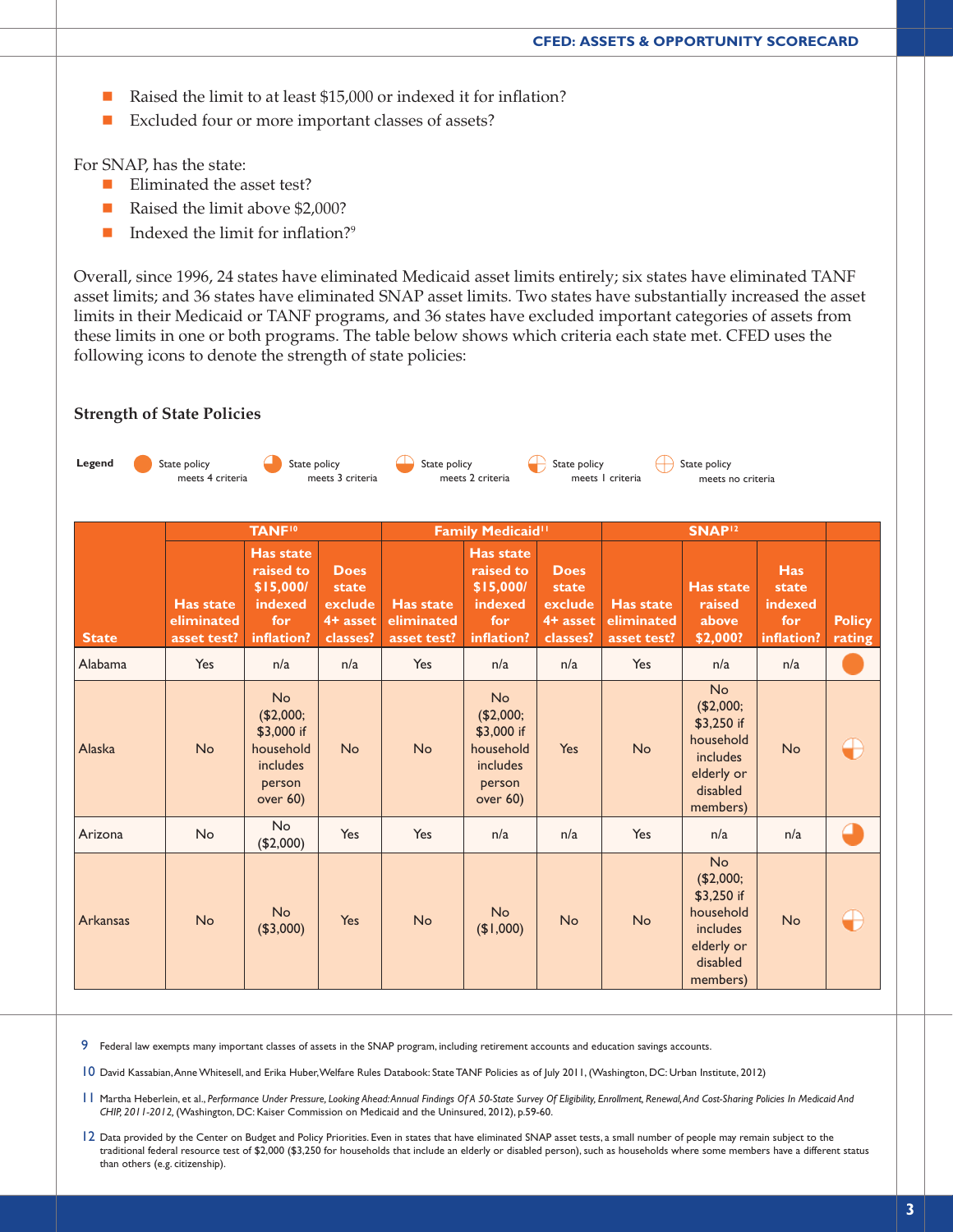|                         | <b>TANF<sup>10</sup></b>                      |                                                                                                                   |                                                           | Family Medicaid <sup>11</sup>                 |                                                                                            | SNAP <sup>12</sup>                                        |                                               |                                                                                              |                                                     |                         |
|-------------------------|-----------------------------------------------|-------------------------------------------------------------------------------------------------------------------|-----------------------------------------------------------|-----------------------------------------------|--------------------------------------------------------------------------------------------|-----------------------------------------------------------|-----------------------------------------------|----------------------------------------------------------------------------------------------|-----------------------------------------------------|-------------------------|
| <b>State</b>            | <b>Has state</b><br>eliminated<br>asset test? | <b>Has state</b><br>raised to<br>\$15,000/<br>indexed<br>for<br>inflation?                                        | <b>Does</b><br>state<br>exclude<br>$4+$ asset<br>classes? | <b>Has state</b><br>eliminated<br>asset test? | <b>Has state</b><br>raised to<br>\$15,000/<br>indexed<br>for<br>inflation?                 | <b>Does</b><br>state<br>exclude<br>$4+$ asset<br>classes? | <b>Has state</b><br>eliminated<br>asset test? | <b>Has state</b><br>raised<br>above<br>\$2,000?                                              | <b>Has</b><br>state<br>indexed<br>for<br>inflation? | <b>Policy</b><br>rating |
| California              | No                                            | No<br>(\$2,000;<br>\$3,000 if<br>household<br>includes<br>person<br>over 60)                                      | Yes                                                       | No                                            | No<br>(\$3,000<br>for up to<br>2-person<br>household;<br>increases<br>\$150 per<br>person) | No                                                        | Yes                                           | n/a                                                                                          | n/a                                                 |                         |
| Colorado                | Yes                                           | n/a                                                                                                               | n/a                                                       | Yes                                           | n/a                                                                                        | n/a                                                       | Yes                                           | n/a                                                                                          | n/a                                                 |                         |
| Connecticut             | No                                            | No<br>(\$3,000)                                                                                                   | Yes                                                       | Yes                                           | n/a                                                                                        | n/a                                                       | Yes                                           | n/a                                                                                          | n/a                                                 |                         |
| Delaware                | No                                            | No<br>(\$10,000)                                                                                                  | Yes                                                       | Yes                                           | n/a                                                                                        | n/a                                                       | Yes                                           | n/a                                                                                          | n/a                                                 | Œ                       |
| District of<br>Columbia | No                                            | No<br>(\$2,000;<br>\$3,000 if<br>household<br>includes<br>person<br>over 60)                                      | Yes                                                       | Yes                                           | n/a                                                                                        | n/a                                                       | Yes                                           | n/a                                                                                          | n/a                                                 |                         |
| Florida                 | No                                            | <b>No</b><br>(\$2,000)                                                                                            | No                                                        | No                                            | <b>No</b><br>(\$2,000)                                                                     | No                                                        | Yes                                           | n/a                                                                                          | n/a                                                 | ⊞                       |
| Georgia                 | No                                            | No<br>(000, 14)                                                                                                   | Yes                                                       | <b>No</b>                                     | No<br>(900, 14)                                                                            | Yes                                                       | Yes                                           | n/a                                                                                          | n/a                                                 |                         |
| Hawaii                  | No <sup>13</sup>                              | No<br>(\$5,000)                                                                                                   | Yes                                                       | <b>No</b>                                     | <b>No</b><br>(\$3,250)                                                                     | <b>No</b>                                                 | Yes                                           | n/a                                                                                          | n/a                                                 | ╩                       |
| Idaho                   | No                                            | No<br>(\$5,000)                                                                                                   | Yes                                                       | <b>No</b>                                     | No<br>(\$1,000)                                                                            | No                                                        | No                                            | Yes<br>(\$5,000)                                                                             | No                                                  | ⊕                       |
| <b>Illinois</b>         | No                                            | No<br>(\$2,000<br>for one<br>person;<br>\$3000<br>for two<br>people;<br>\$50 for<br>each<br>additional<br>person) | Yes                                                       | Yes                                           | n/a                                                                                        | n/a                                                       | Yes                                           | n/a                                                                                          | n/a                                                 |                         |
| Indiana                 | No                                            | No<br>(\$1,000 for<br>applicants;<br>\$1,500 for<br>recipients)                                                   | $\mathsf{No}$                                             | No                                            | No<br>(91,000)                                                                             | No                                                        | No                                            | No<br>(\$2,000;<br>\$3,250 if<br>household<br>includes<br>elderly or<br>disabled<br>members) | No                                                  |                         |
| lowa                    | No                                            | No<br>(\$2,000 for<br>applicants;<br>\$5,000 for<br>recipients)                                                   | Yes                                                       | No                                            | No<br>(\$2,000 for<br>applicants;<br>\$5,000 for<br>recipients)                            | Yes                                                       | Yes                                           | n/a                                                                                          | n/a                                                 |                         |

In 2012, Hawaii introduced multiple bills to raise or eliminate the TANF asset test. Although none of these bills passed, the legislature did pass a bill requiring the Department of 13 In 2012, Hawaii introduced multiple bills to raise or eliminate the TANF asset test. Although none of these bills passed, the legislature did pass a bill requiring the Depart on findings and policy recommendations befor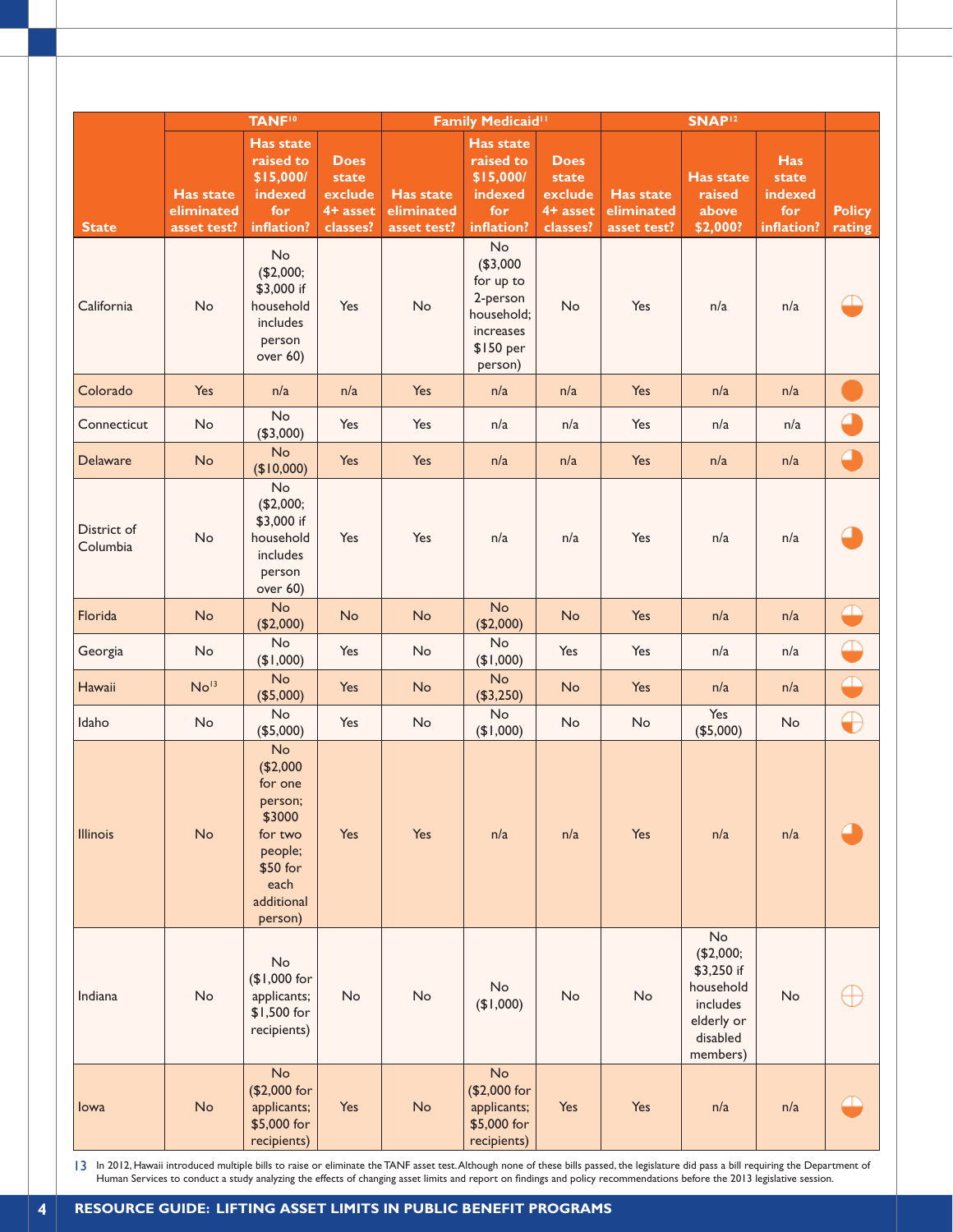|               |                                               | <b>TANF<sup>10</sup></b>                                                   |                                                         |                                               | Family Medicaid <sup>11</sup>                                                    |                                                         |                                               | SNAP <sup>12</sup>                                                                           |                                                     |                         |
|---------------|-----------------------------------------------|----------------------------------------------------------------------------|---------------------------------------------------------|-----------------------------------------------|----------------------------------------------------------------------------------|---------------------------------------------------------|-----------------------------------------------|----------------------------------------------------------------------------------------------|-----------------------------------------------------|-------------------------|
| <b>State</b>  | <b>Has state</b><br>eliminated<br>asset test? | <b>Has state</b><br>raised to<br>\$15,000/<br>indexed<br>for<br>inflation? | <b>Does</b><br>state<br>exclude<br>4+ asset<br>classes? | <b>Has state</b><br>eliminated<br>asset test? | Has state<br>raised to<br>\$15,000/<br>indexed<br>for<br>inflation?              | <b>Does</b><br>state<br>exclude<br>4+ asset<br>classes? | <b>Has state</b><br>eliminated<br>asset test? | <b>Has state</b><br>raised<br>above<br>\$2,000?                                              | <b>Has</b><br>state<br>indexed<br>for<br>inflation? | <b>Policy</b><br>rating |
| Kansas        | No                                            | No<br>(\$2,000)                                                            | Yes                                                     | Yes                                           | n/a                                                                              | n/a                                                     | No                                            | No<br>(\$2,000;<br>\$3,250 if<br>household<br>includes<br>elderly or<br>disabled<br>members) | No                                                  |                         |
| Kentucky      | No                                            | <b>No</b><br>(\$2,000)                                                     | No                                                      | <b>No</b>                                     | <b>No</b><br>(\$2,000)                                                           | Yes                                                     | Yes                                           | n/a                                                                                          | n/a                                                 | ⊕                       |
| Louisiana     | Yes                                           | n/a                                                                        | n/a                                                     | Yes                                           | n/a                                                                              | n/a                                                     | Yes                                           | n/a                                                                                          | n/a                                                 |                         |
| Maine         | <b>No</b>                                     | No<br>(\$2,000)                                                            | Yes                                                     | <b>No</b>                                     | No<br>(\$2,000)                                                                  | Yes                                                     | Yes                                           | n/a                                                                                          | n/a                                                 | ⊕                       |
| Maryland      | Yes                                           | n/a                                                                        | n/a                                                     | Yes                                           | n/a                                                                              | n/a                                                     | Yes                                           | n/a                                                                                          | n/a                                                 |                         |
| Massachusetts | No                                            | No<br>(\$2,500)                                                            | Yes                                                     | Yes                                           | n/a                                                                              | n/a                                                     | Yes                                           | n/a                                                                                          | n/a                                                 | C                       |
| Michigan      | No                                            | No<br>(\$3,000)                                                            | Yes                                                     | No                                            | No<br>(\$3,000)                                                                  | Yes                                                     | No                                            | Yes<br>(\$5,000;<br>excludes<br>one vehicle<br>up to<br>$$15,000$ )                          | No                                                  |                         |
| Minnesota     | No <sup>14</sup>                              | No<br>(\$2,000 for<br>applicants;<br>\$5,000 for<br>recipients)            | No                                                      | <b>No</b>                                     | Yes<br>\$10,000<br>for one<br>parent;<br>\$20,000<br>for two<br>parents)         | Yes                                                     | Yes                                           | n/a                                                                                          | n/a                                                 | <u> 10</u>              |
| Mississippi   | <b>No</b>                                     | No<br>(\$2,000)                                                            | Yes                                                     | Yes                                           | n/a                                                                              | n/a                                                     | Yes                                           | n/a                                                                                          | n/a                                                 | e                       |
| Missouri      | No                                            | No<br>(\$1,000 for<br>applicants;<br>\$5,000 for<br>recipients)            | No                                                      | Yes                                           | n/a                                                                              | n/a                                                     | No                                            | No<br>(\$2,000;<br>\$3,250 if<br>household<br>includes<br>elderly or<br>disabled<br>members) | No                                                  |                         |
| Montana       | No                                            | No<br>(\$3,000)                                                            | No                                                      | No                                            | No<br>(\$2,000<br>for one<br>person;<br>\$3,000<br>for two<br>or more<br>people) | Yes                                                     | Yes                                           | n/a                                                                                          | n/a                                                 |                         |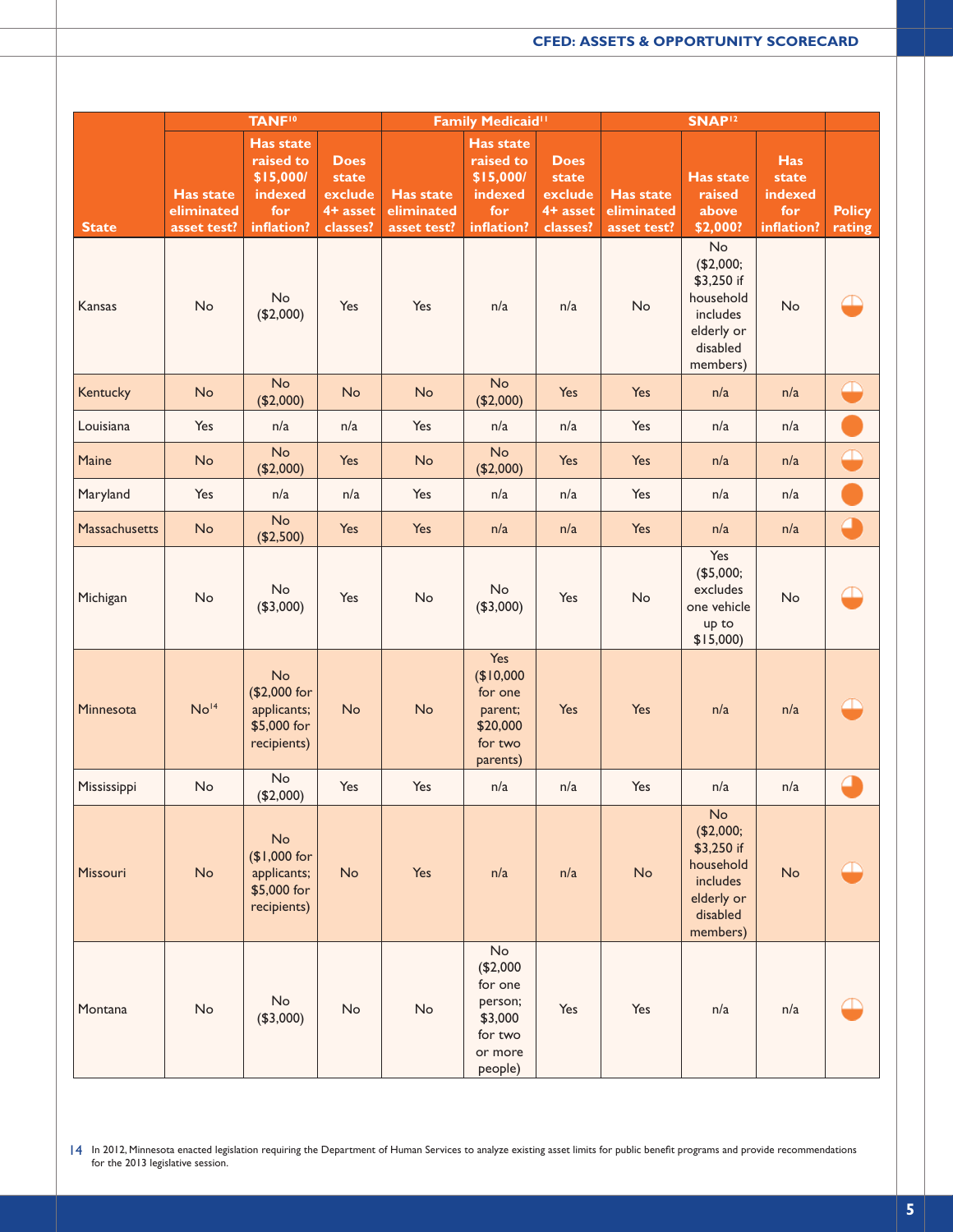|                         |                                               | <b>TANF<sup>10</sup></b>                                                                                   |                                                           |                                               | <b>Family Medicaid<sup>11</sup></b>                                              |                                                            |                                               | SNAP <sup>12</sup>                                                                |                                                     |                         |
|-------------------------|-----------------------------------------------|------------------------------------------------------------------------------------------------------------|-----------------------------------------------------------|-----------------------------------------------|----------------------------------------------------------------------------------|------------------------------------------------------------|-----------------------------------------------|-----------------------------------------------------------------------------------|-----------------------------------------------------|-------------------------|
| <b>State</b>            | <b>Has state</b><br>eliminated<br>asset test? | <b>Has state</b><br>raised to<br>\$15,000/<br>indexed<br>for<br>inflation?                                 | <b>Does</b><br>state<br>exclude<br>$4+$ asset<br>classes? | <b>Has state</b><br>eliminated<br>asset test? | <b>Has state</b><br>raised to<br>\$15,000/<br>indexed<br>for<br>inflation?       | <b>Does</b><br>state<br>exclude<br>$4 + asset$<br>classes? | <b>Has state</b><br>eliminated<br>asset test? | <b>Has state</b><br>raised<br>above<br>\$2,000?                                   | <b>Has</b><br>state<br>indexed<br>for<br>inflation? | <b>Policy</b><br>rating |
| Nebraska                | No                                            | No<br>(\$4,000<br>for one<br>person;<br>\$6,000<br>for two<br>or more<br>people)                           | Yes                                                       | No                                            | No<br>(\$4,000<br>for one<br>person;<br>\$6,000<br>for two<br>or more<br>people) | Yes                                                        | No                                            | Yes<br>(\$25,000<br>in liquid<br>assets; all<br>non-liquid<br>assets<br>excluded) | <b>No</b>                                           |                         |
| Nevada                  | No                                            | No<br>(\$2,000)                                                                                            | Yes                                                       | No                                            | No<br>(\$2,000)                                                                  | Yes                                                        | Yes                                           | n/a                                                                               | n/a                                                 | ₽                       |
| <b>New</b><br>Hampshire | No                                            | No<br>(\$1,000 for<br>applicants;<br>\$2,000 for<br>recipients)                                            | Yes                                                       | <b>No</b>                                     | No<br>(\$1,000 for<br>applicants;<br>\$2,000 for<br>recipients)                  | Yes                                                        | Yes <sup>15</sup>                             | n/a                                                                               | n/a                                                 |                         |
| New Jersey              | No                                            | No<br>(\$2,000)                                                                                            | Yes                                                       | Yes                                           | n/a                                                                              | n/a                                                        | Yes                                           | n/a                                                                               | n/a                                                 | O                       |
| <b>New Mexico</b>       | No                                            | No<br>(\$1,500<br>in liquid<br>resources;<br>\$2,000<br>in illiquid<br>resources)                          | Yes                                                       | Yes                                           | n/a                                                                              | n/a                                                        | Yes                                           | n/a                                                                               | n/a                                                 |                         |
| New York                | No                                            | No<br>(\$2,000;<br>\$3,000 if<br>household<br>includes<br>someone<br>over age<br>60)                       | Yes                                                       | Yes                                           | n/a                                                                              | n/a                                                        | Yes                                           | n/a                                                                               | n/a                                                 |                         |
| North<br>Carolina       | No                                            | No<br>(\$3,000)                                                                                            | Yes                                                       | No                                            | No<br>(\$3,000)                                                                  | Yes                                                        | Yes                                           | n/a                                                                               | n/a                                                 |                         |
| North Dakota            | No                                            | No<br>(\$3,000<br>for one<br>person;<br>\$6,000<br>for two<br>people;<br>\$25 per<br>person<br>thereafter) | No                                                        | Yes                                           | n/a                                                                              | n/a                                                        | Yes                                           | n/a                                                                               | n/a                                                 |                         |
| Ohio                    | Yes                                           | n/a                                                                                                        | n/a                                                       | Yes                                           | n/a                                                                              | n/a                                                        | Yes                                           | n/a                                                                               | n/a                                                 |                         |
| Oklahoma                | $\mathsf{No}$                                 | No<br>(900, 14)                                                                                            | Yes                                                       | Yes                                           | n/a                                                                              | n/a                                                        | Yes                                           | n/a                                                                               | n/a                                                 |                         |

15 New Hampshire excludes all assets for households with children.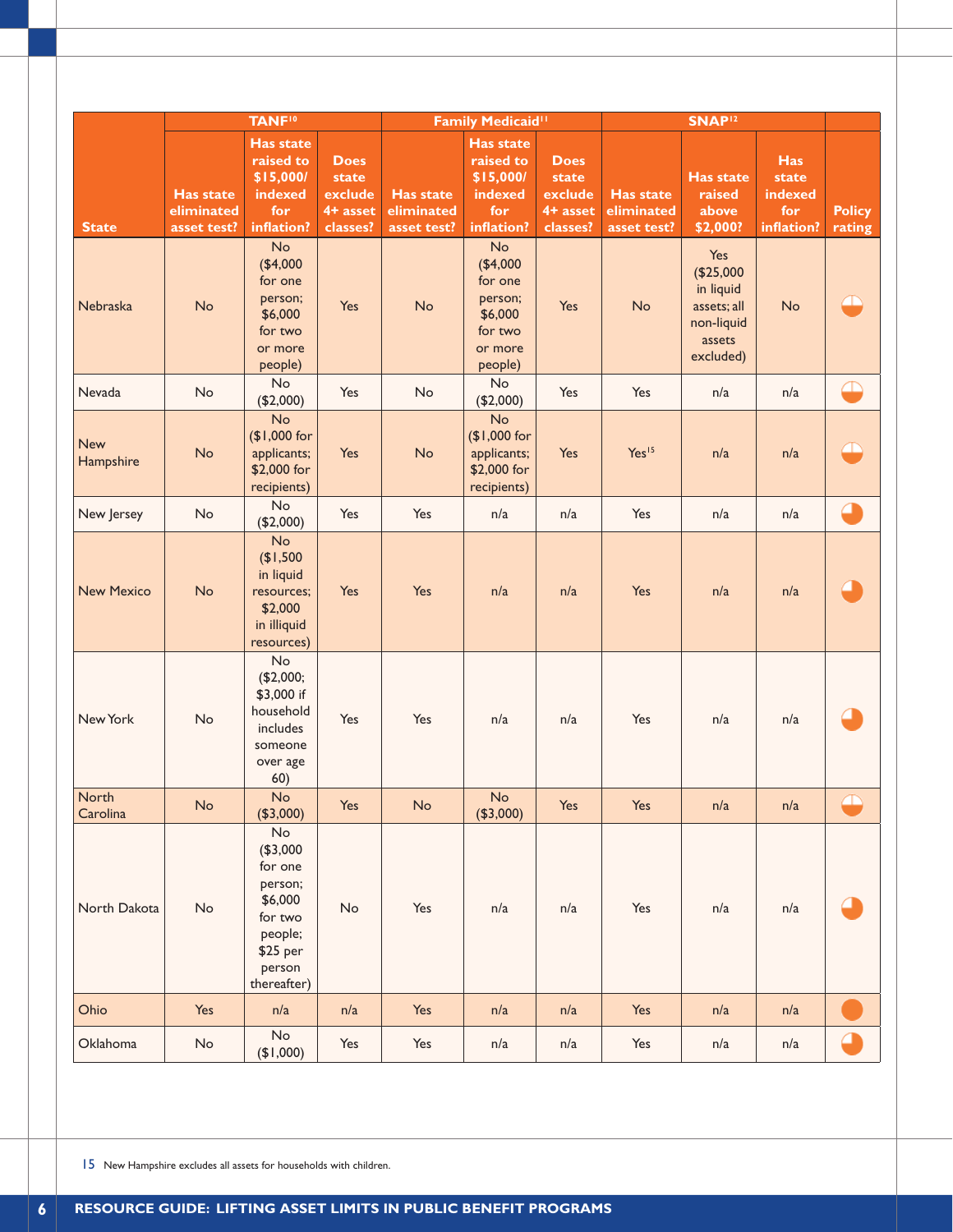|                   |                                               | <b>TANF<sup>10</sup></b>                                                   |                                                         |                                               | Family Medicaid <sup>11</sup>                                                                                      |                                                           |                                               | SNAP <sup>12</sup>                                                                            |                                                     |                         |
|-------------------|-----------------------------------------------|----------------------------------------------------------------------------|---------------------------------------------------------|-----------------------------------------------|--------------------------------------------------------------------------------------------------------------------|-----------------------------------------------------------|-----------------------------------------------|-----------------------------------------------------------------------------------------------|-----------------------------------------------------|-------------------------|
| <b>State</b>      | <b>Has state</b><br>eliminated<br>asset test? | <b>Has state</b><br>raised to<br>\$15,000/<br>indexed<br>for<br>inflation? | <b>Does</b><br>state<br>exclude<br>4+ asset<br>classes? | <b>Has state</b><br>eliminated<br>asset test? | Has state<br>raised to<br>\$15,000/<br>indexed<br>for<br>inflation?                                                | <b>Does</b><br>state<br>exclude<br>$4+$ asset<br>classes? | <b>Has state</b><br>eliminated<br>asset test? | <b>Has state</b><br>raised<br>above<br>\$2,000?                                               | <b>Has</b><br>state<br>indexed<br>for<br>inflation? | <b>Policy</b><br>rating |
| Oregon            | No                                            | No<br>(\$2,500 for<br>applicants;<br>\$10,000<br>for<br>recipients)        | No                                                      | No                                            | No<br>(\$2,500)                                                                                                    | Yes                                                       | Yes                                           | n/a                                                                                           | n/a                                                 | <u> 11</u>              |
| Pennsylvania      | No                                            | No<br>(900, 14)                                                            | Yes                                                     | Yes                                           | n/a                                                                                                                | n/a                                                       | No                                            | Yes<br>(\$5,500;<br>\$9,000 if<br>household<br>includes<br>elderly or<br>disabled<br>members) | n/a                                                 |                         |
| Rhode Island      | No                                            | No<br>(91,000)                                                             | No                                                      | Yes                                           | n/a                                                                                                                | n/a                                                       | Yes                                           | n/a                                                                                           | n/a                                                 | $\epsilon$              |
| South<br>Carolina | No                                            | No<br>(\$2,500)                                                            | Yes                                                     | No                                            | Yes<br>(\$30,000)                                                                                                  | Yes                                                       | Yes                                           | n/a                                                                                           | n/a                                                 | Œ                       |
| South Dakota      | No                                            | <b>No</b><br>(\$2,000)                                                     | No                                                      | No                                            | No<br>(\$2,000)                                                                                                    | No                                                        | No                                            | No<br>(\$2,000;<br>\$3,250 if<br>household<br>includes<br>elderly or<br>disabled<br>members)  | No                                                  | Œ                       |
| <b>Tennessee</b>  | No                                            | No<br>(\$2,000)                                                            | Yes                                                     | No                                            | No<br>(\$2,000)                                                                                                    | No                                                        | No <sup>16</sup>                              | No<br>(\$2,000;<br>\$3,250 if<br>household<br>includes<br>elderly or<br>disabled<br>members)  | No                                                  | Œ                       |
| <b>Texas</b>      | No                                            | No<br>(900, 14)                                                            | Yes                                                     | No                                            | No<br>(\$2,000)                                                                                                    | Yes                                                       | No                                            | Yes<br>(\$5,000;<br>excludes<br>one vehicle<br>up to<br>\$15,000                              | No                                                  | Œ                       |
| Utah              | No                                            | No<br>(\$2,000)                                                            | Yes                                                     | No                                            | No<br>(\$2,000<br>for one<br>person;<br>\$3,000<br>for two<br>people;<br>\$25 for<br>each<br>additional<br>person) | No                                                        | No                                            | No<br>(\$2,000;<br>\$3,250 if<br>household<br>includes<br>elderly or<br>disabled<br>members)  | No                                                  | Œ                       |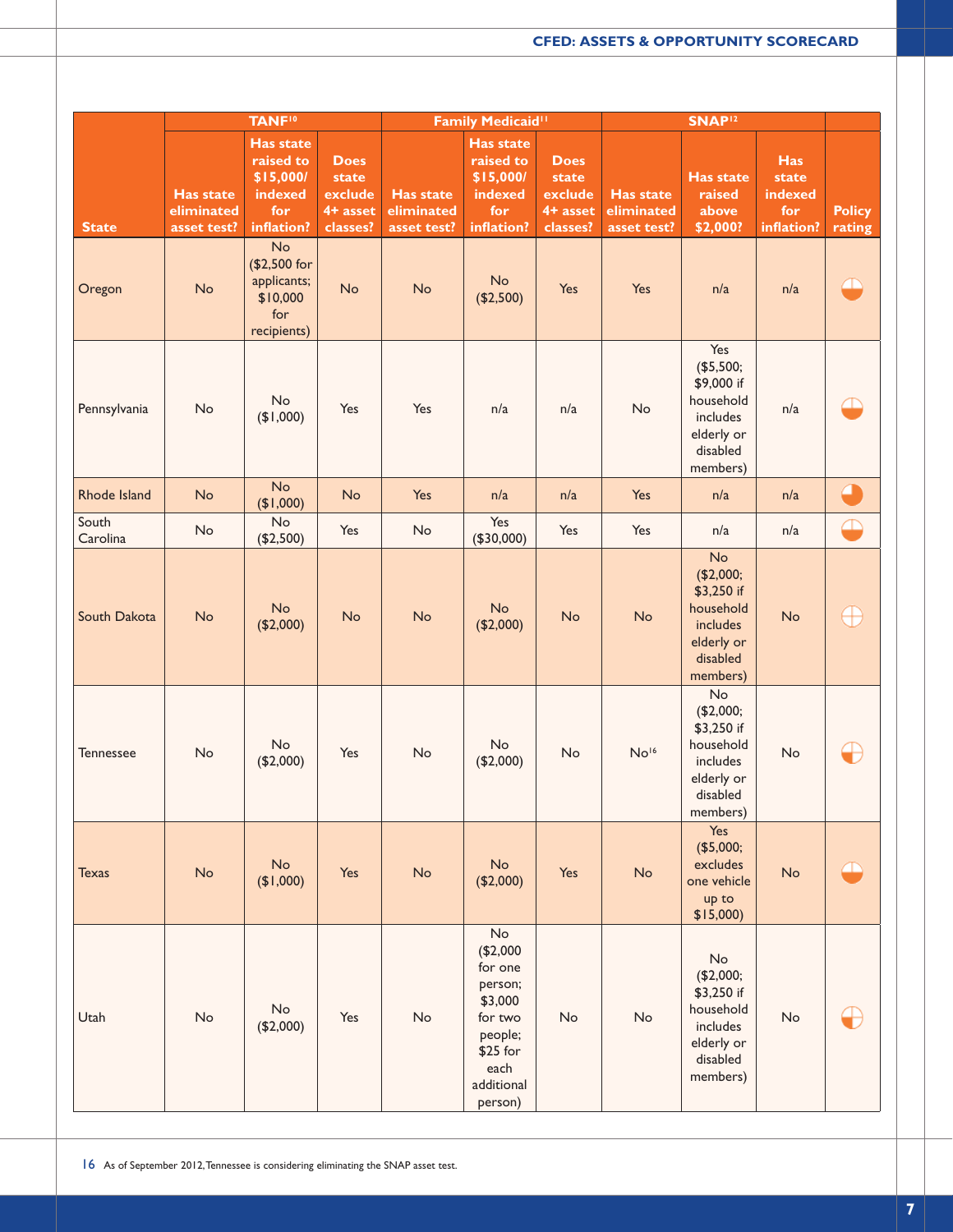|                      |                                               | <b>TANF<sup>10</sup></b>                                               |                                                         |                                               | Family Medicaid <sup>11</sup>                                         |                                                         |                                               | SNAP <sup>12</sup>                                                                           |                                                     |                         |
|----------------------|-----------------------------------------------|------------------------------------------------------------------------|---------------------------------------------------------|-----------------------------------------------|-----------------------------------------------------------------------|---------------------------------------------------------|-----------------------------------------------|----------------------------------------------------------------------------------------------|-----------------------------------------------------|-------------------------|
| <b>State</b>         | <b>Has state</b><br>eliminated<br>asset test? | Has state<br>raised to<br>\$15,000/<br>indexed<br>for<br>inflation?    | <b>Does</b><br>state<br>exclude<br>4+ asset<br>classes? | <b>Has state</b><br>eliminated<br>asset test? | Has state<br>raised to<br>\$15,000/<br>indexed<br>for<br>inflation?   | <b>Does</b><br>state<br>exclude<br>4+ asset<br>classes? | <b>Has state</b><br>eliminated<br>asset test? | <b>Has state</b><br>raised<br>above<br>\$2,000?                                              | <b>Has</b><br>state<br>indexed<br>for<br>inflation? | <b>Policy</b><br>rating |
| Vermont              | No                                            | <b>No</b><br>(\$2,000)                                                 | Yes                                                     | No                                            | No<br>(\$2,000<br>for one<br>person;<br>\$3,000<br>for two<br>people) | <b>No</b>                                               | Yes                                           | n/a                                                                                          | n/a                                                 | <u> 10</u>              |
| Virginia             | Yes                                           | n/a                                                                    | n/a                                                     | Yes                                           | n/a                                                                   | n/a                                                     | No                                            | No<br>(\$2,000;<br>\$3,250 if<br>household<br>includes<br>elderly or<br>disabled<br>members) | <b>No</b>                                           |                         |
| Washington           | No                                            | <b>No</b><br>(\$1,000 for<br>applicants;<br>\$4,000 for<br>recipients) | Yes                                                     | No                                            | No<br>(\$1,000 for<br>applicants;<br>eliminated<br>for<br>recipients) | Yes                                                     | Yes                                           | n/a                                                                                          | n/a                                                 |                         |
| <b>West Virginia</b> | <b>No</b>                                     | <b>No</b><br>(\$2,000)                                                 | <b>No</b>                                               | <b>No</b>                                     | No<br>(900, 14)                                                       | <b>No</b>                                               | Yes                                           | n/a                                                                                          | n/a                                                 |                         |
| Wisconsin            | No                                            | No<br>(\$2,500)                                                        | <b>No</b>                                               | Yes                                           | n/a                                                                   | n/a                                                     | Yes                                           | n/a                                                                                          | n/a                                                 | ℴ                       |
| Wyoming              | <b>No</b>                                     | No<br>(\$2,500)                                                        | No                                                      | Yes                                           | n/a                                                                   | n/a                                                     | <b>No</b>                                     | No<br>(\$2,000;<br>\$3,250 if<br>household<br>includes<br>elderly or<br>disabled<br>members) | <b>No</b>                                           |                         |

## **FEDERAL FLEXIBILITY AND STATE MECHANISMS FOR POLICY CHANGE**

**SNAP:** States that have eliminated their SNAP asset tests have done so by implementing broad-based categorical eligibility. Broad based categorical eligibility is a policy that makes a household eligible for SNAP without regard to asset limits if it receives a TANF- or MOE-funded benefit, such as a pamphlet or an 800-number.17

Although states have had this option since 2002, uptake of that option was slow. However, the 2008 Farm Bill changed the trajectory of state policy adoption. The federal bill directly eased SNAP asset tests in three important ways: it adjusted asset limits for inflation, harmonized program rules pertaining to retirement accounts, and excluded education savings and retirement accounts from counting as resources. In addition, however, during the Farm Bill debate in 2008, federal policymakers went on record in support of eliminating the asset tests. These actions together generated new interest and willingness among state administrators to

17 Lizbeth Silbermann, internal memo of the United States Department of Agriculture, Food and Nutrition Service, January 31, 2011 "Questions and Answers on Broad-Based Categorical Eligibility," http://www.fns.usda.gov/snap/rules/Memo/2011/013111.pdf.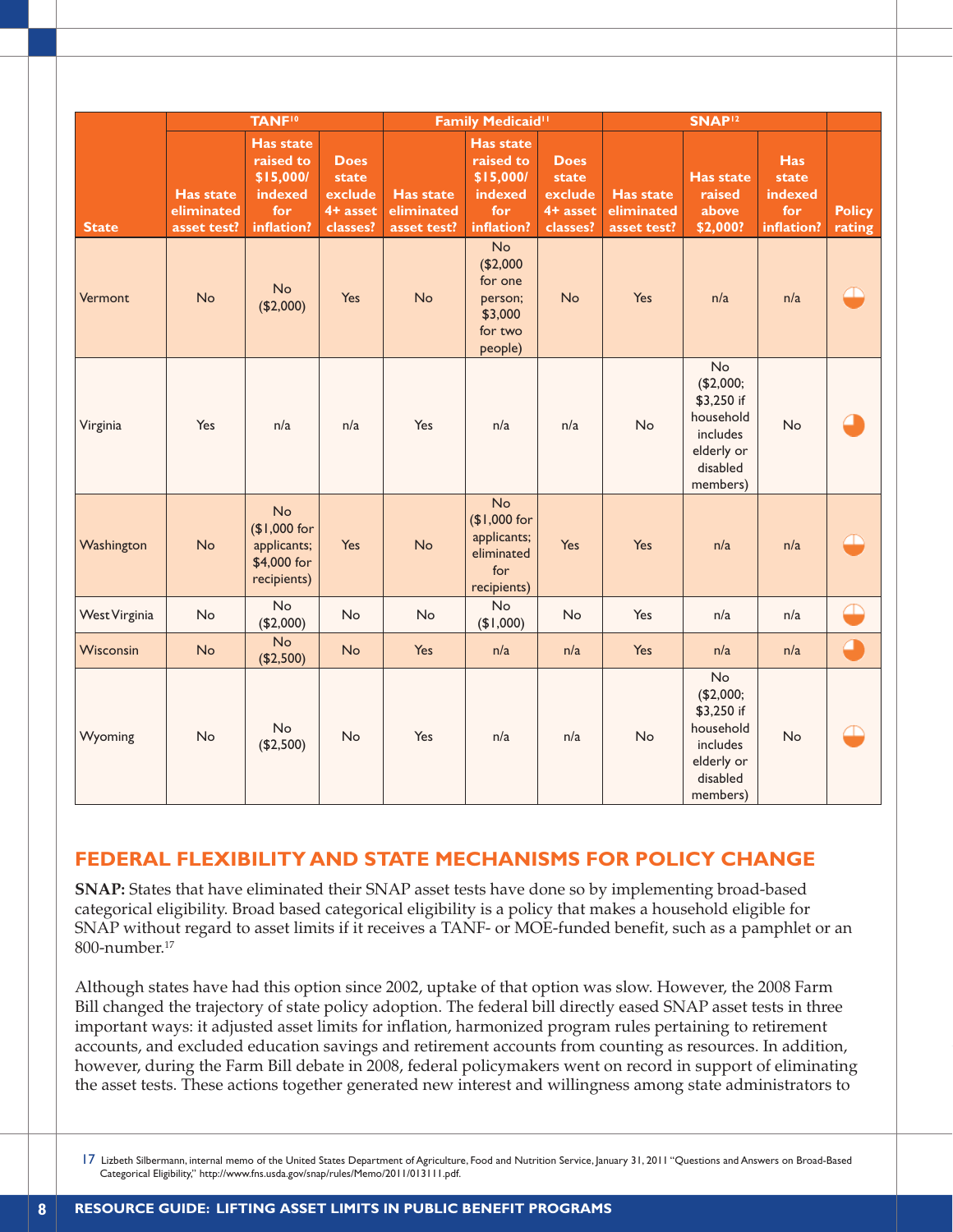address this disincentive to save.

Unfortunately, there has been recent federal movement to eliminate state flexibility. In 2012, the House Agricultural Committee proposed a Farm Bill that would cut funding for SNAP by more than \$16 billion over a decade. Approximately 70% of the savings would come from eliminating Broad Based Categorical Eligibility, that states use to eliminate SNAP asset tests. If this provision is adopted, all states would be required to reinstate their asset tests in SNAP. Advocates across the country voiced outrage over the proposed change, which would undo a decade of progress on SNAP asset reform. As of September 2012, the outcome of the bill is still pending.

**TANF:** The Personal Responsibility and Work Opportunity Reconciliation Act of 1996 gave states the flexibility to eliminate or raise asset limits for TANF and Medicaid and to exclude certain types of assets from eligibility determination. States have eliminated the TANF asset test both legislatively and administratively. Ohio, Louisiana and Colorado enacted legislation to make the change. In the other three states that have eliminated their asset tests – Virginia, Alabama and Maryland – the state TANF agencies used their authority to change administrative rules, without going through a legislative process.

**MEDICAID:** In 2010, the federal Patient Protection and Affordable Care Act (PPACA) was enacted. PPACA includes a variety of provisions to maximize access to health coverage; redesign insurance to function as a traditional marketplace; hold insurers accountable to consumers; improve delivery systems and quality while containing costs; and reduce state budget deficits.<sup>18</sup> In addition to expanding coverage options, PPACA also lays out a strong vision for eligibility systems that will greatly simplify the enrollment process, including eliminating the asset test. PPACA requires states to drop the asset test by 2014; however, states have the flexibility to drop the test before this date, as New York did in April 2010. Advocates can use the 2014 deadline to help make the case for eliminating the asset test.

#### **STATE PRECEDENTS: ELIMINATING THE TANF ASSET TEST IN LOUISIANA19**

Agency leadership was instrumental in eliminating the TANF asset test in Louisiana. The Assistant Secretary of the Louisiana Department of Social Services, Adren Wilson, championed the effort and shepherded the change through. Recognizing that accumulating and being able to pass assets on to the next generation is one key strategy for families to escape the cycle of poverty, he argued that rejecting a family's TANF application because of assets was counter-productive to the agency's goal of promoting self-sufficiency. Furthermore, Wilson did not believe eliminating the asset test would impact caseloads, since few TANF applicants had substantial assets.

In July 2008, the Department of Social Services began holding Joint Application Design Sessions to discuss the impact the change would have on IT systems, along with larger programmatic implications. TANF administrators were particularly influenced by a cost-benefit analysis conducted by an outside contractor earlier that year. The analysis pointed out that the state's successful TANF-funded Individual Development Account (IDA) program was in direct conflict with the asset test. On the one hand, the state was encouraging families to save and accumulate assets through the IDA program; while on the other hand, families were being penalized for owning assets through the TANF asset test. After a number of design sessions, TANF administrators were convinced that eliminating the asset test would benefit families and streamline program rules.

<sup>18</sup> Stan Dorn, *"State Implementation of National Health Reform: Harnessing Federal Resources to Meet State Policy Goals,"* (Washington, DC: Urban Institute, 2010).

<sup>19</sup> CFED thanks Nancy Wright and Myron Berzas at the Louisiana Department of Social Services for their contributions to this section.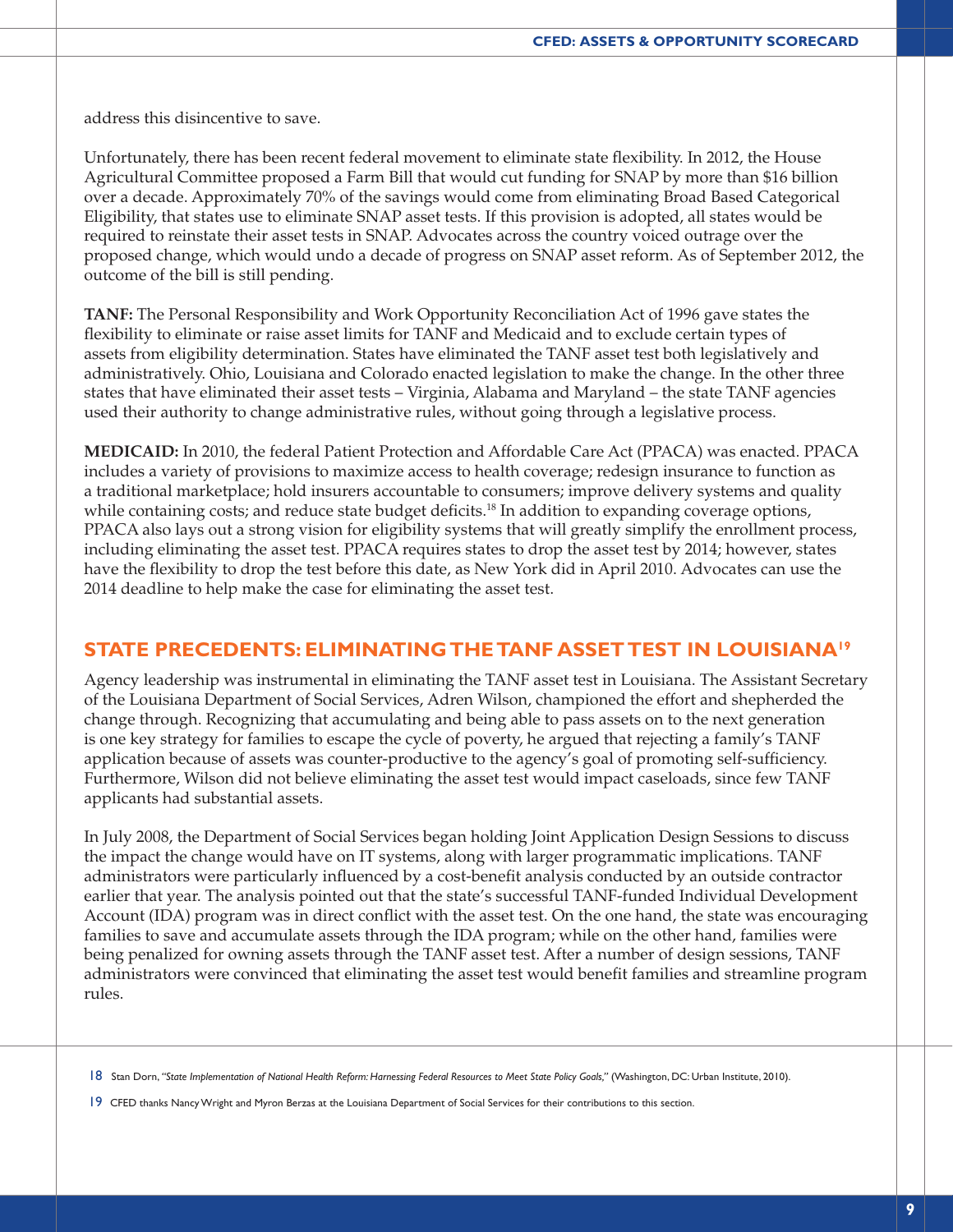In December 2008, at the request of Wilson and the Department of Social Services, the Louisiana Legislature repealed the revised statute, effectively eliminating the asset test. The change took effect on January 1, 2009. The state TANF Plan was subsequently amended to reflect the change. Almost four years after the change, TANF administrators report that there has been little to no change in caseload.

### **STATE PRECEDENTS: OHIO AND VIRGINIA PIONEER THE ELIMINATION OF TANF ASSET LIMITS20**

Ohio was the first state to abolish asset limits in TANF; it did so in 1997.<sup>21</sup> Long-serving legislator Rep. Bob Netzley (R) proposed the abolition. Proponents argued that:

- In light of welfare reform's emphasis on work, caseworkers should focus on helping people find employment and maintain their connection to the labor force.
- n Workers need cars and savings to obtain and retain jobs, address emergencies and advance in the labor market.
- n The state's responsibility is to support work efforts through policies such as work requirements, earned income disregards and car ownership programs.

Although Ohio budget analysts predicted a small increase in the TANF caseload as a result of eliminating the asset test, no caseload increase or political fallout occurred. In fact, Ohio caseloads remained at recordlow levels (Less than 25% of 1992 peak levels) as of late 2011, despite the national recession and increases in the TANF benefit level.<sup>22</sup>

In 2003, the Virginia State Board of Social Services adopted administrative rules that eliminated asset limits in its TANF and family and child medical programs, evaluated only liquid assets in its SNAP Program and eliminated the TANF lump-sum rule, which made recipients ineligible for cash assistance after receiving lump-sum payments such as retroactive Supplemental Security Income (SSI) benefits or personal injury settlements.<sup>23</sup> The Virginia Department of Social Services proposed these TANF changes during Gov. Mark Warner's Democratic administration. The state board of the Department of Medical Assistance Services promulgated the regulatory changes relating to Medicaid for families and children.

Like Ohio's policy revisions, Virginia's elimination of asset tests was part of a broader state welfare reform package that simplified earned income disregards, disregarded student earnings, simplified the determination of self-employment and aligned processing time with other assistance programs. When these rules were proposed, Virginia provided cash assistance to families with countable resources of up to \$1,000, one vehicle and up to \$5,000 in an account for the purposes of self-sufficiency. The Department of Social Services estimated that eliminating the asset test would "increase the assistance provided by \$127,200 for 40 families and provide \$323,050 savings in administrative staff time annually."24

The department argued that asset-test elimination would streamline and simplify program rules, align TANF with other assistance programs, improve service delivery and reduce the administrative burden on

- 20 This section is from: Dory Rand, "Reforming State Rules on Asset Limits: How to Remove Barriers to Saving and Asset Accumulation in Public Benefit Programs," *Clearinghouse Review Journal of Poverty Law and Policy,* (March-April 2007), p.625-36.
- 21 *Time-limited cash assistance,* Ohio Rev. Code Ann. § 5107.10(C) (2007).
- 22 Administration for Children and Families, "Caseload Data 2011," U.S. Department of Health and Human Services, http://www.acf.hhs.gov/programs/ofa/data-reports/caseload/caseload\_current.html, (Accessed August 16, 2012).
- 23 *Income Eligibility*, 22 Va. Admin. Code § 40-295-50 (2003).

24 Virginia Department of Planning and Budget, Economic Impact Analysis, Code of Virginia, Volume 22, Section 40-295-50 (2003).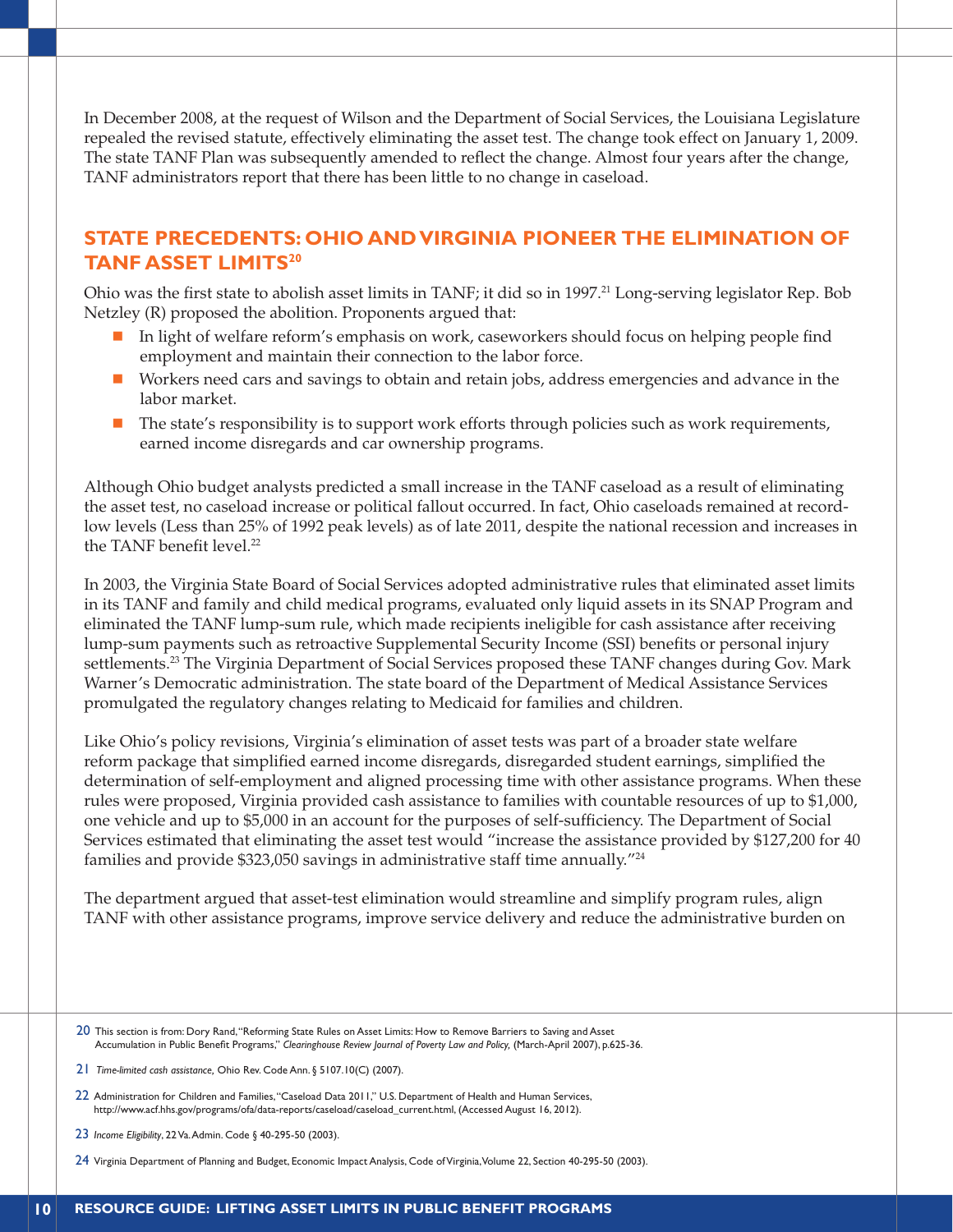the agency, applicants and recipients. Mark Golden, the department's manager of economic assistance and employment, explained that asset tests were no longer necessary because:

- n Welfare reform's time limits and work requirements made them obsolete.
- **n** People use their resources before applying for benefits.
- n Making people get rid of resources, only to encourage them to build resources back up, is counterproductive.
- Allowing asset development puts greater emphasis on employment and self-sufficiency.
- Eliminating the asset tests has little impact on the caseload (only 1,200 of 60,000 applications, or 0.5%, were denied due to excess assets).25

The Virginia Department of Planning and Budget believed the proposed change posed a fiscal risk and suggested that the state retain the asset test but achieve administrative savings by enforcing the test only through random verification. Nonetheless, the rules were adopted as proposed, and all eligibility workers attended training sessions on the new rules.

Since enactment of the new rules, Virginia has not seen a significant long-term caseload increase, even in the current economic environment. Virginia's TANF caseload in December 2011 was 35% lower than in 1997.26

#### **MAKING THE CASE: HOW MUCH DOES ELIMINATING ASSET TESTS COST?**

Evidence from states that have eliminated asset limits suggests that the administrative cost savings outweigh any real or potential increases in caseload. For instance, eliminating Medicaid asset limits in Oklahoma resulted in administrative cost savings of close to \$1 million.27 In New Mexico, state officials anticipated 38 more people would enroll in Medicaid per month (with an associated increase of \$23,000 in direct costs to the state, negligible in comparison with a \$5.7 billion annual state budget).28 In Ohio and Virginia, the "early adopters" of TANF asset limit elimination, caseloads decreased in the years following the change.29 Similarly, in Louisiana, where the asset test in TANF was eliminated in January 2009, there has not been a significant increase in caseload. In Alabama, Maryland and Colorado where the TANF asset tests were eliminated in 2009, 2010 and 2011, respectively, more time will be needed to determine the long-term effects on caseloads. A number of states, such as Oregon, that raised or eliminated their vehicle asset tests found that doing so had a negligible effect on caseload.<sup>30</sup>

From a cost perspective, raising asset limits may be less desirable than eliminating the limits altogether, as there would still be administrative costs involved in individualized eligibility determinations and verifications. In September 2011, Michigan reversed its asset limit policy in SNAP, reinstating the asset test after years without one. Advocates estimate that only 15,000 of the 1.9 million people in the program are expected to be removed as a result of the test, yet costs to the state for eligibility determinations will increase. More time is needed to assess whether those predictions bear out.

- 27 Leslie Parrish, *To Save, or Not to Save? Reforming Asset Limits in Public Assistance Programs to Encourage Low-income Americans to Save and Build Assets, (Washington, DC: New* America Foundation, 2005), p.9.
- 28 Vernon Smith, Eileen Ellis and Christina Chang, *Eliminating the Medicaid Asset Test: A Review of State Experiences* (Menlo Park: The Henry J. Kaiser Family Foundation, 2001), p.14.
- 29 Leslie Parrish, *To Save, or Not to Save? Reforming Asset Limits in Public Assistance Programs to Encourage Low-income Americans to Save and Build Assets*, (Washington, DC: New America Foundation, 2005), p.9.
- 30 See Oregon TANF Caseload Reduction Report, December 2010, (http://www.dhs.state.or.us/policy/selfsufficiency/publications/2010ACF-202Overall.pdf).

<sup>25</sup> Mark Golden, "Asset Policy in Virginia," (presentation, Center for Social Development State Policy Conference, April 21, 2005).

<sup>26</sup> Administration for Children and Families, "Caseload Data 2010," U.S. Department of Health and Human Services, http://www.acf.hhs.gov/programs/ofa/data-reports/caseload/caseload\_current.html, (Accessed August 16, 2012).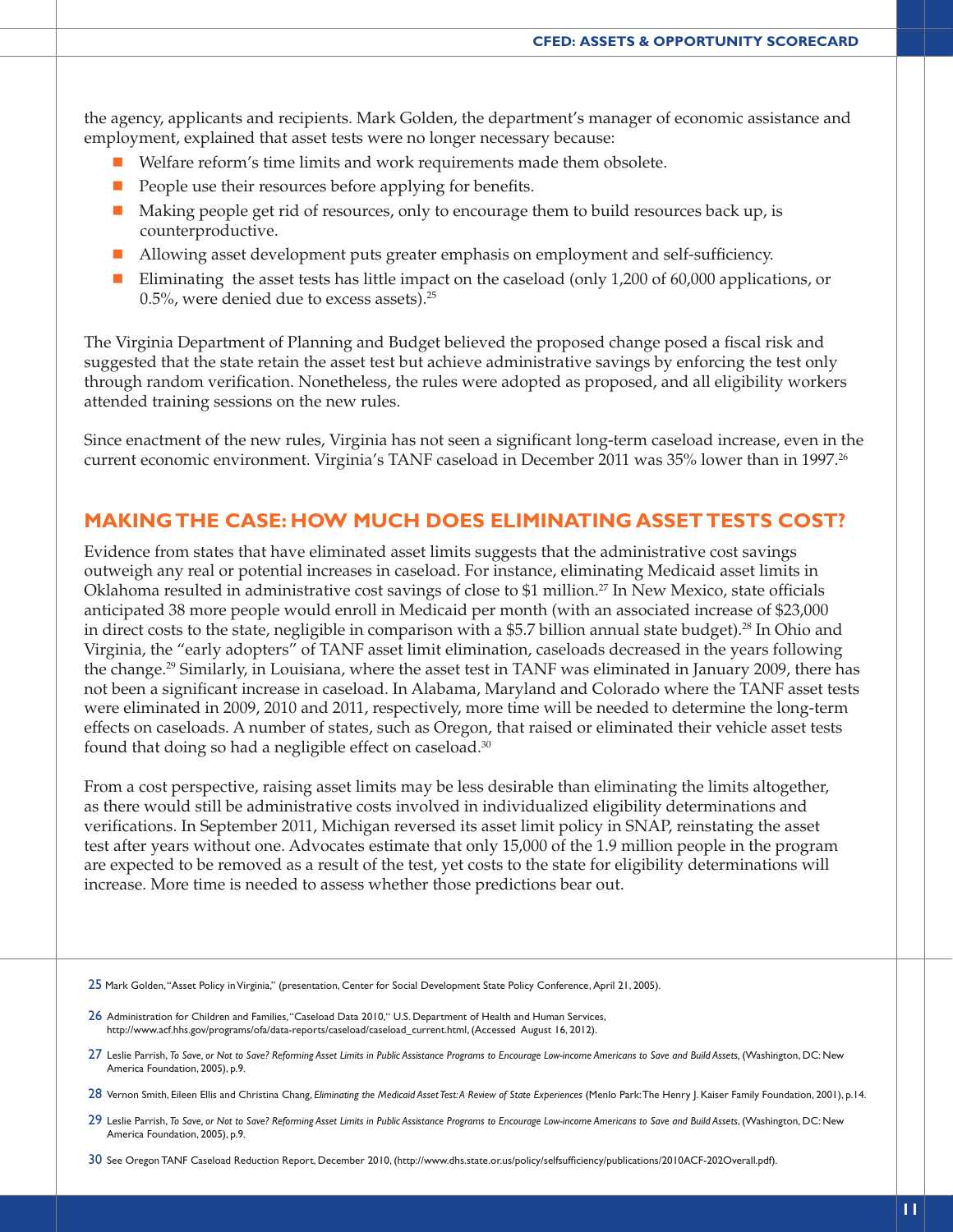## **MAKING THE CASE: KEY STRATEGIC DECISIONS31**

**Elimination versus reform of asset tests:** Elimination of asset limits is the only way to reduce the administrative burden of implementing asset rules. Abolishing asset limits also sends a clear message that saving and building assets are encouraged. However, complete elimination of asset rules may not always be politically feasible. In that case, advocates should aim for elimination while pursuing substantially raised asset ceilings for both applicants and recipients and exemption of additional categories of assets, in line with good public policy and state goals.

**Legislative versus administrative approaches:** Reform through a legislative approach may be more likely to stick. Legislative advocacy has the potential to generate more public interest and media coverage than a rule change. On one hand, a legislative battle involves a lot more votes and energy than an administrative change. On the other hand, advocates may not want to generate a lot of public discussion of asset limit redefinition in order to avoid arguments based on old stereotypes or claims that people will take advantage of the system if the state eliminates asset limits.

If you choose legislative advocacy, you should work with other advocates to draft a bill and target sponsors and supporters. Research and examples from other states should be shared, and messages to use in support of asset-test reform should be suggested. You should organize witnesses to testify at legislative committee hearings. It should be noted that passage by the legislature is only part of what is needed for implementation; pressure should be maintained on the governor to sign the bill.

An administrative strategy can be very low-cost and subtle, but it requires support from the agency and the executive branch. Advocates in each state have to weigh whether to make an administrative change a public campaign. Sometimes, too much attention can backfire.

If you choose administrative advocacy, request meetings with the director or policy staff of the relevant agency. Bring up the question of reforming the rules on asset limits when you discuss other benefits-related issues with the agency. Share research and examples from other states. Offer to help draft rules or comment on existing drafts. When new rules are proposed, submit public comments and generate additional support from other advocates and legislators. In some cases it may be useful to convene a policy working group to review changes before they are fully implemented, so key stakeholders are aware of the new rules.

Some groups may be constrained from participation in legislative advocacy because of "lobbying" restrictions on legal aid and other nonprofit organizations. Advocating an administrative rule change does not fall within those restrictions and may offer a better alternative for groups subject to such restrictions.

## **MAKING THE CASE: KEY STRATEGIC DECISIONS32**

**1. Do your research.** Experience suggests that advocates of asset limit reform must do their research. Familiarity with reform in other states can be very helpful in making a case for reform in your

<sup>31</sup> This section is based on: Dory Rand, "Reforming State Rules on Asset Limits: How to Remove Barriers to Saving and Asset Accumulation in Public Benefit Programs," *Clearinghouse Review Journal of Poverty Law and Policy,* (March-April 2007), p.625-36.

<sup>32</sup> This section is based on: Dory Rand, "Reforming State Rules on Asset Limits: How to Remove Barriers to Saving and Asset Accumulation in Public Benefit Programs," *Clearinghouse Review Journal of Poverty Law and Policy,* (March-April 2007), p.625-36.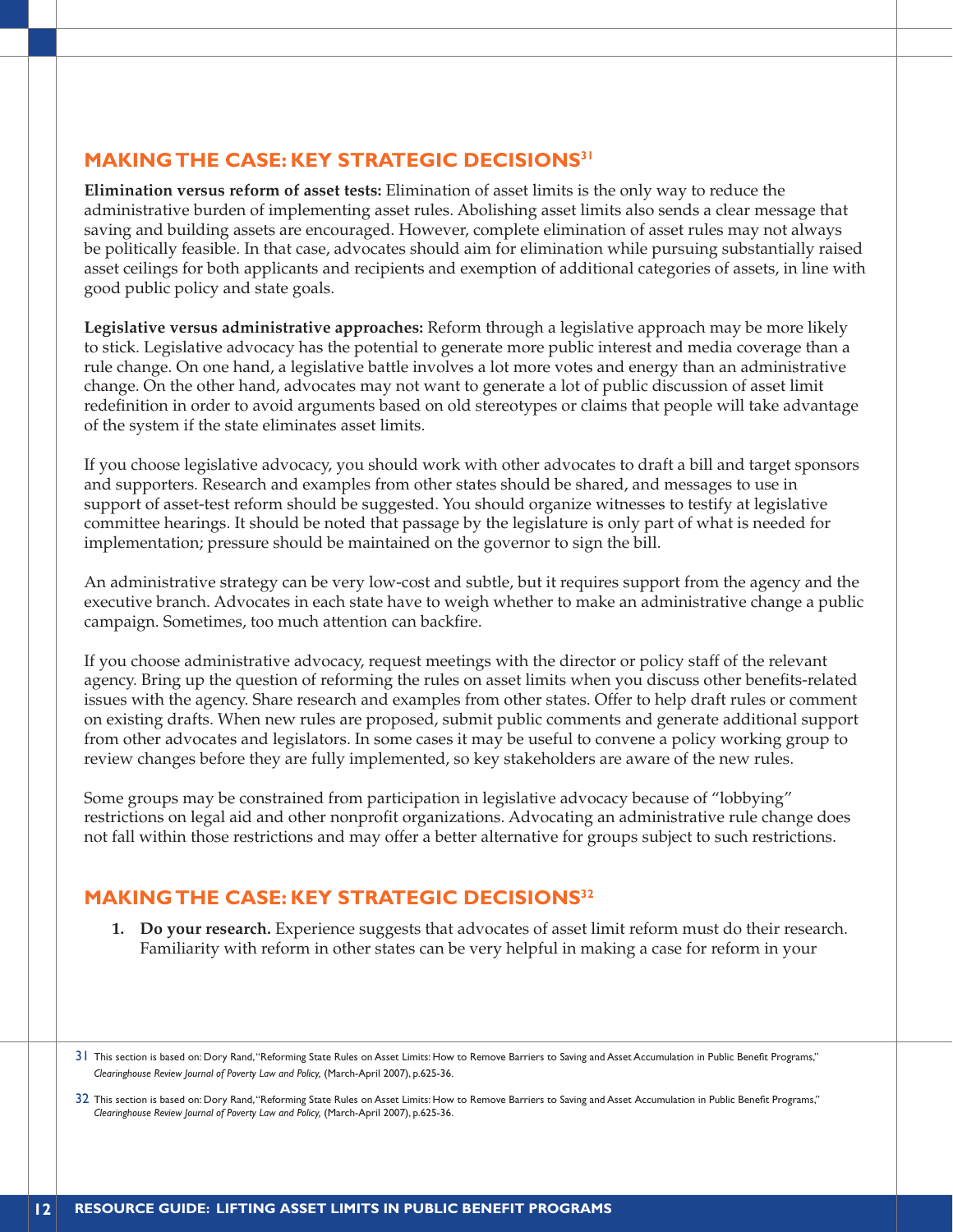own state. Consider whether the asset limit reasonably allows recipients and applicants sufficient net worth to sustain them for at least three months during a loss of income, or whether the rules promote persistent asset poverty that keeps a person living on the edge.<sup>33</sup> Financial planners often advise keeping at least three to six months of living expenses readily accessible as an emergency fund.

Consider whether the asset rules allow a person to advance beyond a poverty or basic selfsufficiency level to more secure financial footing and prosperity. Think of the cost of buying an average home and the amount needed for a downpayment; the cost, including maintenance, of a reliable used car to get to work; the cost of college tuition or starting a business; the need to save for retirement in addition to social security; the need to save for an adult or child's college education or training; out-of-pocket health care costs; and other big-ticket items.<sup>34</sup> The lower the asset limit and the fewer the exemptions, the more onerous the asset rule.

**2. Gather information on impact of proposed changes.** Determine the impact of proposed changes in asset limits. The state agency should be able to determine from its database how many applicants and recipients were denied benefits or cut off benefits because of assets that exceeded current rules. Go back several years to show that few people are likely to become eligible as a result of rule changes. If the agency is unwilling to share the information, advocates can file a Freedom of Information Act request.35 Find out the total current caseload, number of child-only cases and caseload decline since welfare reform.

Solicit the agency's help in estimating the cost of administering the current rules and the estimated cost savings from proposed changes. If you cannot obtain the agency's estimate, look to estimates from states with similar programs and caseloads. Based on the number of applicants and recipients denied benefits under current rules, project the number and cost of persons who will become eligible under the new rules. If caseload increases are projected, distinguish between costs that the state would bear (e.g., TANF) and costs that the federal government would bear (e.g., SNAP).<sup>36</sup> Describe how the new rules are consistent with state policies and goals to promote work, self-sufficiency, financial responsibility and upward mobility.

**3. Develop and build upon relationships with state and county agencies.** Advocates who have a working relationship with the agencies that administer the assistance programs should contact agency leaders to discuss proposed changes in asset limits. If you decide to pursue reform via administrative rule change, you will need the agency's cooperation in proposing and advancing rules. If the agency that administers state-funded IDAs or financial education is not the same agency that administers assistance programs, seek the IDA agency's advice and support. If you do not have a direct relationship with the agency, collaborate with an organization that does.

Request a meeting to discuss the asset rules and possible changes, and bring to the meeting the information and arguments you have gathered and a list of questions. Explain the problems that the rules cause and the source of authority to change them, and ask the agency's opinion and advice on how to proceed. Gather information about the likely impact, including administrative savings and any projected costs. Ask advice on which allies to recruit. Seek consensus on how public the asset

35 *Freedom of Information Act*, 5 U.S.C. 552 (2007).

36 The federal government pays 100% of food stamp program benefits and divides administrative costs with the states. See 7 U.S.C. § 2020 (2007).

<sup>33</sup> CFED's *Assets & Opportunity Scorecard* documents the level of asset poverty in each state. Persons who lack sufficient net worth to survive for three months if income is cut off are considered asset poor.

<sup>34</sup> For a helpful calculation of a low-income person's retirement needs, see Zoe Neuberger, et al. *Protecting Low-Income Families' Retirement Savings: How Retirement Accounts Are Treated in Means-Tested Programs And Steps to Remove Barriers to Retirement Saving,* (Washington, DC: The Retirement Security Project, 2005), supra note 12, at 12.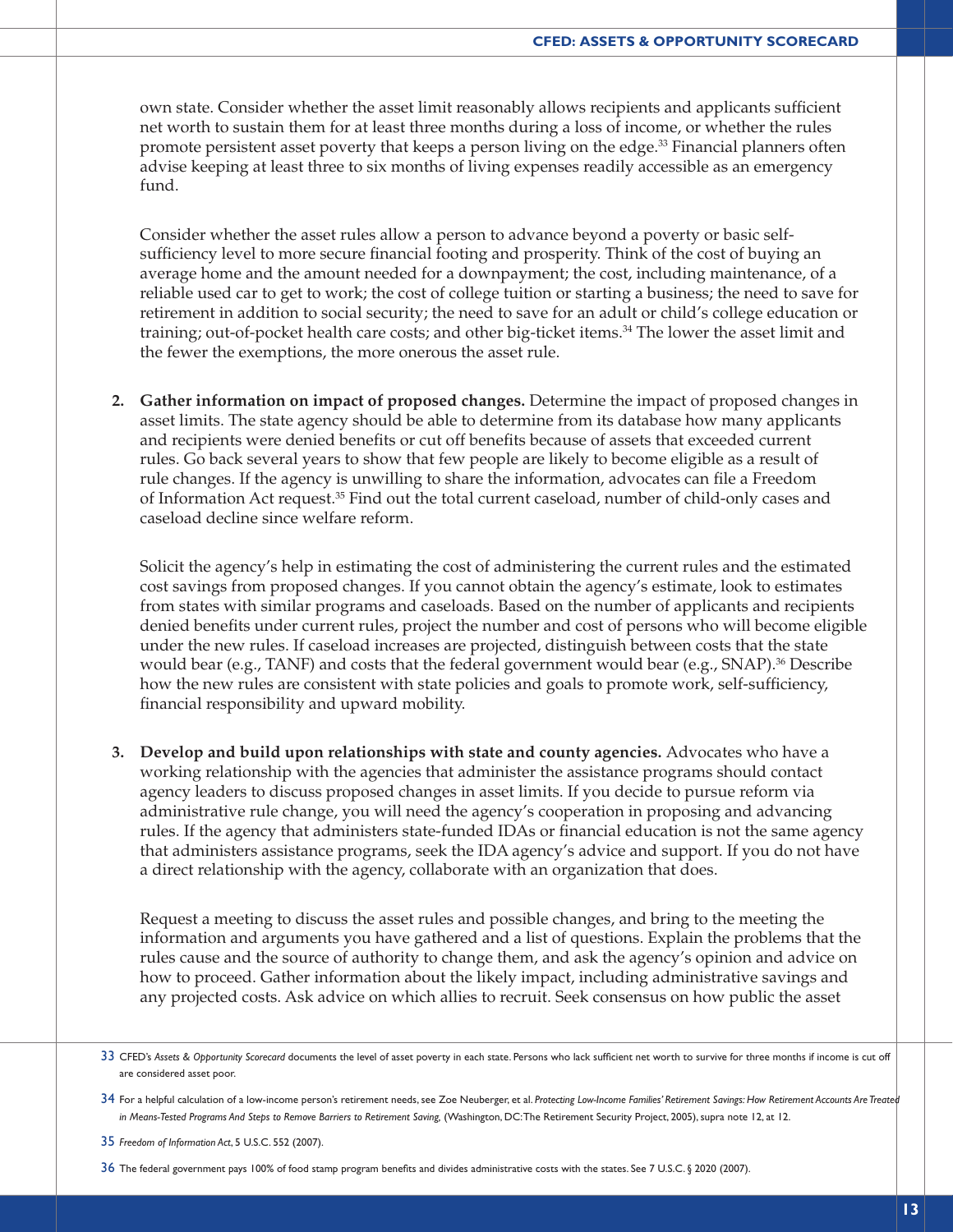reform efforts should be. Also, consider connecting agency staff to administrators from states that have successfully removed asset limits.

Track the progress of the bill or proposed rule and submit public comments, repeatedly making the case for raising or eliminating asset limits or exempting additional assets. Even when the topic is tangential, submit comments that allude to problems posed by asset limits. For example, if you have an opportunity to comment on service delivery or delays in processing applications or renewals, cite the administrative burden of verifying assets for all persons when so few have any countable assets.

If the agency is opposed to the reform of administrative rules on assets, then the agency is unlikely to submit or push for rule change, and your only recourse may be legislation. You will have an uphill battle if the affected agency opposes a bill.

- **4. Develop and build on relationships with the executive branch.** Newly-elected officials sometimes create transition teams to suggest policy proposals. Use any opportunity to participate in a governor's transition team to suggest the reform of rules on asset limits. State policy advocates frequently work with the governor's policy and budget staff. Experienced staffers can often lend an insider's view of the executive's likely position on such reform and possible conflicts with other issues. Consult informally with contacts among the policy team and budget office to identify concerns and potential opposition, and determine whether an administrative or legislative route makes more sense. This can be accomplished through a simple phone call or e-mail or through a more formal letter or meeting.
- **5. Develop and build upon relationships with legislators.** Whether you proceed via administrative rule change or legislation, you will probably need at least some legislators as allies. Often, a state board or committee of legislators must approve administrative rule changes. Determine which legislators sit on that board, and contact those with whom you have a good relationship. Even if you do not know any members of the administrative rules committee, you can consult with your district representatives, sponsors of bills on which you have worked, caucus leaders and human services committee leaders. If you take the administrative route, doing much legislative outreach may not be necessary. A better strategy may be to let the agency quietly propose rule changes without attracting much attention.
- **6. Solicit input from advocates and policy groups.** Remember the strength that numbers confer. Seek out other advocates, legislators and coalitions likely to know about and support the reform of rules on asset limits. These other groups may have contacts with the state welfare agency, governor or legislators; they could prove helpful in advancing reform. They can support the strategy through comment letters, phone calls and other contacts.

Legal aid attorneys handling benefit cases are likely to have firsthand knowledge of how asset limits adversely affect clients. Legislators may have heard from constituents who were denied benefits and forced to spend retirement funds or emergency funds. The majority of states now have assetbuilding coalitions, which can be powerful allies. You may even consider approaching your state bankers' association for support because reform could mean more deposits, especially if recipients opt for direct deposit of cash benefits into bank accounts.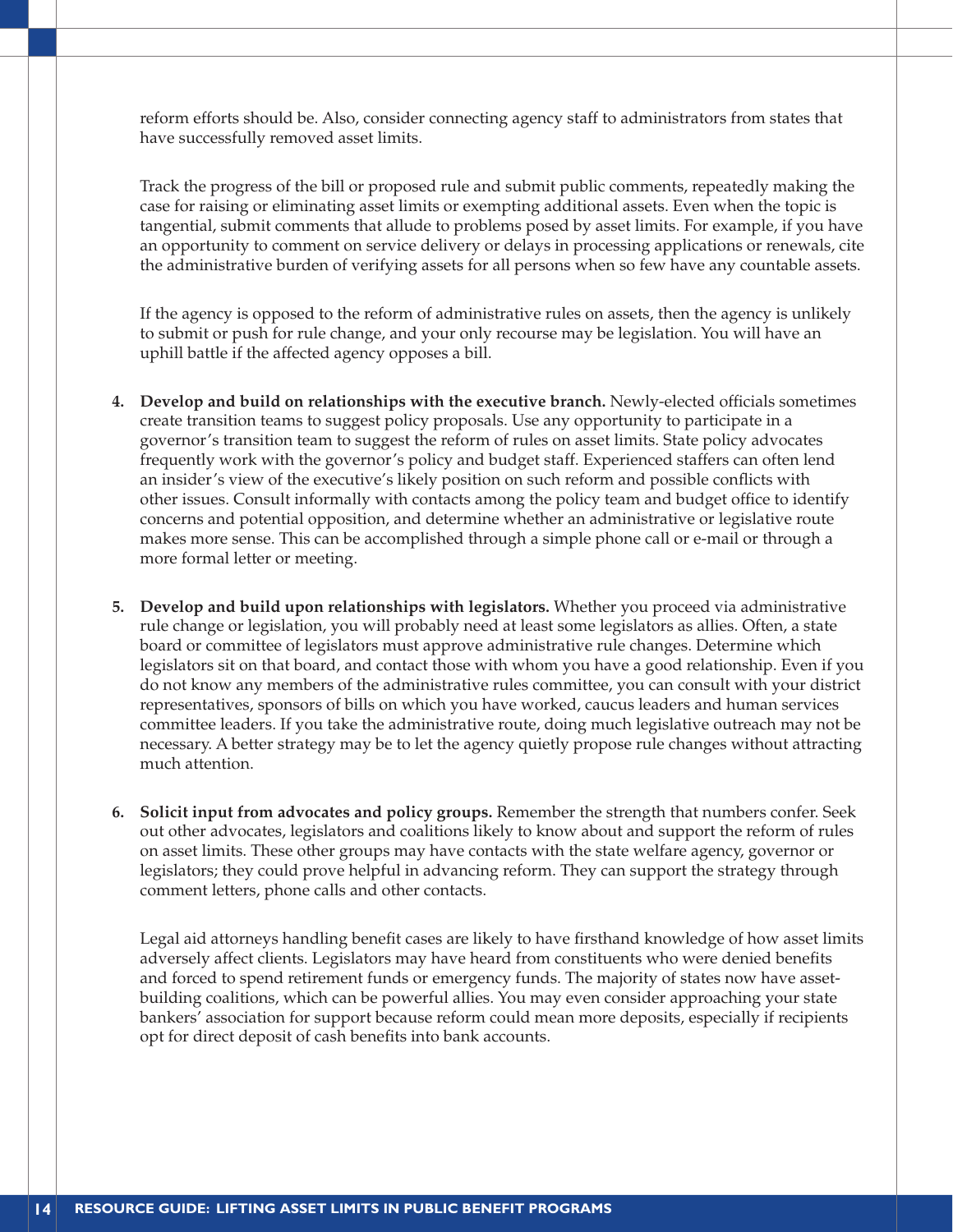### **MAKING THE CASE: COMMUNICATIONS STRATEGIES37**

**Public education is key.** Communicate your reform message through the media, through presentations and policy briefings, at agency meetings, in legislative committee hearings, through websites and through other, less formal means. Consider what steps will ensure that agency personnel, applicants and recipients learn about any changes in asset rules. Offer to help the agency update caseworkers on the new rules via inperson training, materials or other technical assistance. Where possible, conduct an evaluation after the law or rule takes effect to document any change in the caseload or other significant impact. If benefit recipients participate in financial education, IDA programs or other savings and asset-building activities, incorporate the rule change into course materials.<sup>38</sup> Share information on asset rules with other agencies serving lowincome families.

Advocates should anticipate certain questions and be prepared with firm answers. For example:

- **Q:** Will asset reform make the state appear "soft on welfare"?
- **A:** No. Few applicants and recipients have assets anyway, and strict work requirements and time limitations reduce the risk that people will take advantage of the system.
- **Q:** Will asset reform cause caseloads and costs to the state to increase significantly?
- **A:** Experience in states that have reformed or eliminated TANF and Medicaid asset tests teaches that caseloads do not significantly increase as a result. In SNAP, while eliminating asset tests will likely increase the caseload, all SNAP benefits (and half of the administrative costs) are paid by the federal government, resulting in minimal costs to the state. In addition, removing asset tests can reduce caseworker time spent on documenting resources, so the extra administrative cost of processing additional cases is generally offset by the work reduction in asset verification.

**Messages:** In promoting the reform of rules on asset limits, consider using the following messages:

- **n** Asset limits are confusing, inefficient, counterproductive and inequitable.
- Asset limits send the wrong message and discourage saving.
- $\blacksquare$  States have authority to reform asset rules.
- Other states have reformed asset rules.
- **n** Reforming rules on asset limits is good public policy and consistent with state goals to encourage saving, promote self-sufficiency and reduce dependence.
- $\blacksquare$  Abolishing asset limits reduces administrative burdens and cost.

#### **RESOURCES**

For more information on this policy, go to **http://scorecard.cfed.org**.

#### **Organizations and Experts**

- Center on Budget and Policy Priorities (http://www.cbpp.org): Stacy Dean
- CFED (http://www.cfed.org): Jennifer Brooks and Leigh Tivol
- Woodstock Institute (http://www.woodstockinst.org): Dory Rand
- Center for Law and Social Policy (http://www.clasp.org): Amy-Ellen Duke-Benfield
- New America Foundation (http://www.newamerica.net): Rachel Black

37 This section is based on: Dory Rand, "Reforming State Rules on Asset Limits: How to Remove Barriers to Saving and Asset Accumulation in Public Benefit Programs," Clearinghouse Review Journal of Poverty Law and Policy, (March-April 2007), p.625-36.

38 Your Money & Your Life: A Financial Education Curriculum for Limited Resource Audiences (Urbana, IL: University of Illinois Extension, 2004). See especially Chapter 7: Taking Advantage of Public Benefits.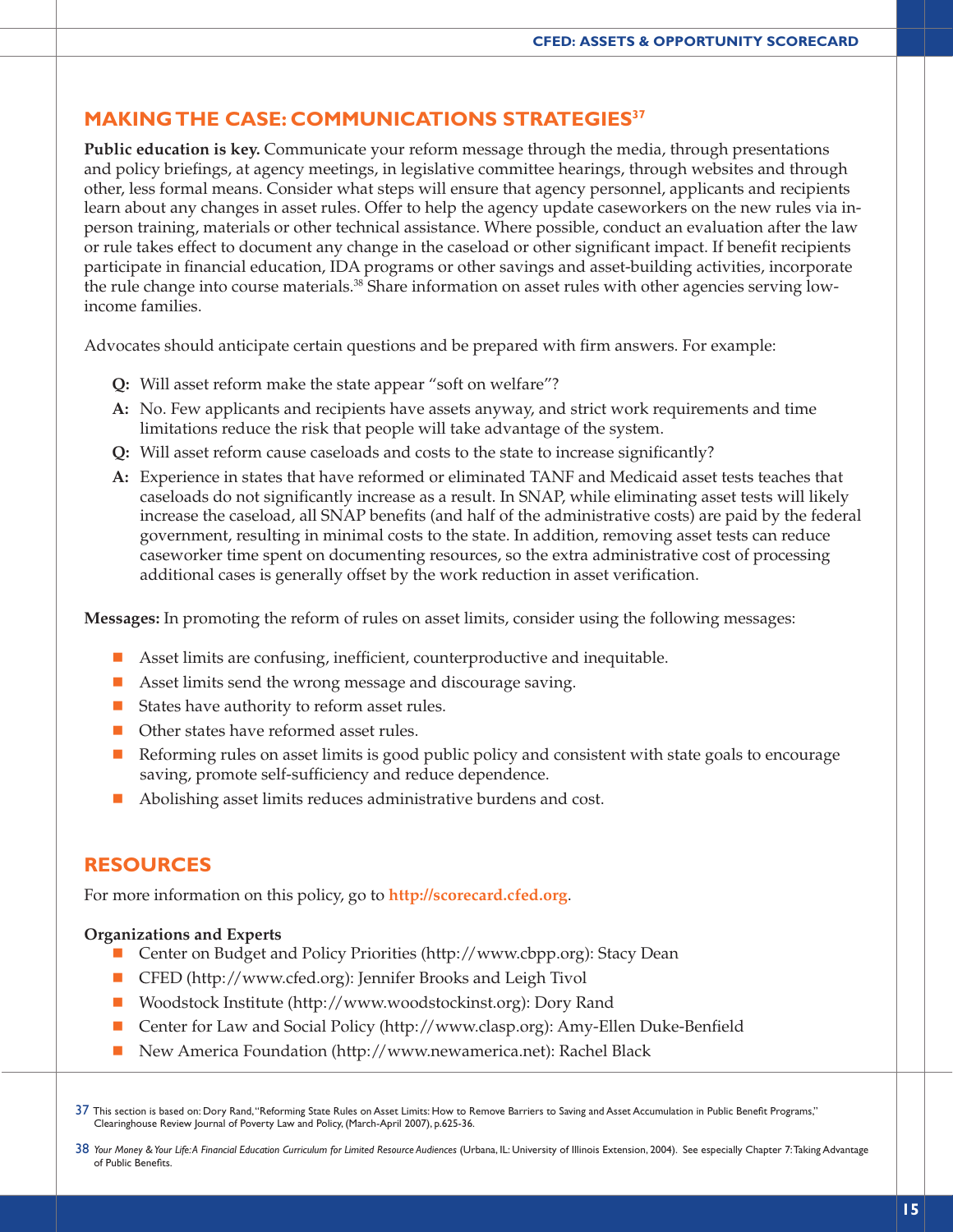- n Sargent Shriver National Center on Poverty Law (http://www.povertylaw.org): Karen Harris
- $\blacksquare$  Urban Institute (http://www.urban.org)

#### **Creating Policy Language**

In legislation that creates a new type of account, such as a children's savings account or IDA, it is important to include a section that clarifies the treatment of accounts for the purposes of determining eligibility for federal and state public benefits. The best general approach is to state that savings in new account should be disregarded in any asset test used to determine eligibility for public assistance. Note that it is important to include all public benefits programs that have asset tests: TANF, Medicaid, CHIP, SNAP, state- or countyfunded cash assistance and the state's supplemental security income program, if the state supplements the federal benefit.39

#### **Example:**

*"Amounts in any account established under this act shall not be taken into account in determining any individual's eligibility to receive or the amount of any federally or state-funded assistance or benefit, including student aid, TANF, Medicaid, [Children's Health Insurance in Missouri or Texas only] [and state supplemental security income if the state supplements the federal benefit] unless expressly prohibited by federal law."*

#### **Publications**

- Rand, Dory, "Reforming State Rules on Asset Limits: How to Remove Barriers to Saving and Asset Accumulation in Public Benefit Programs," *Clearinghouse Review Journal of Poverty Law and Policy*, (March-April 2007), p.625-36.
- Parrish, Leslie, "To Save, or Not to Save? Reforming Asset Limits in Public Assistance Programs to Encourage Low-income Americans to Save and Build Assets," (Washington, DC: New America Foundation, 2005).
- "Federal IDA Briefing Book: How IDAs Affect Eligibility for Federal Programs," (Washington, DC: CFED and Center on Budget and Policy Priorities, 2002).
- n Chen, Henry and Robert Lerman, "Do Asset Limits in Social Programs Affect the Accumulation of Wealth?" (Washington, DC: Urban Institute, 2005).
- n O'Brien, Rourke "Ineligible to Save? Asset Limits and the Savings Behavior of Welfare Recipients," (Washington, DC: New America Foundation, 2006).
- n Neuberger, Zoe, Robert Greenstein, Eileen Sweeney and Peter Orszag, "Protecting Low-Income Families' Retirement Savings: How Retirement Accounts Are Treated in Means-Tested Programs And Steps to Remove Barriers to Retirement Saving," (Washington, DC: The Retirement Security Project, 2005).
- Dean, Stacy, "States Have the Flexibility to Set Their Own Food Stamp Asset Test," (Washington, DC: Center on Budget and Policy Priorities, 2006).
- n "State Asset Limit Toolkit," Sargent Shriver National Center on Poverty Law, http://www.povertylaw.org/advocacy/community-investment/asset-limit-tool-kit.

## **APPENDIX**

## **STATE PRECEDENTS: RESOURCES EXCLUDED FROM TANF AND MEDICAID, BY STATE40**

Many states exclude the following resources: burial plots; equity value of a life estate interest in real property; primary residence and surrounding contiguous land; restitution payments; disaster relief funds

<sup>39</sup> Only Missouri and Texas have asset limits in their CHIP programs; the limit in Texas is \$10,000 and the limit in Missouri is \$250,000. Housing and child care programs generally do not include asset tests. States may not prohibit programs that are completely controlled by federal law, such as SSI, from counting assets in these accounts.

<sup>40</sup> CFED analysis, based on data gathered from state TANF and Medicaid handbooks and administrators.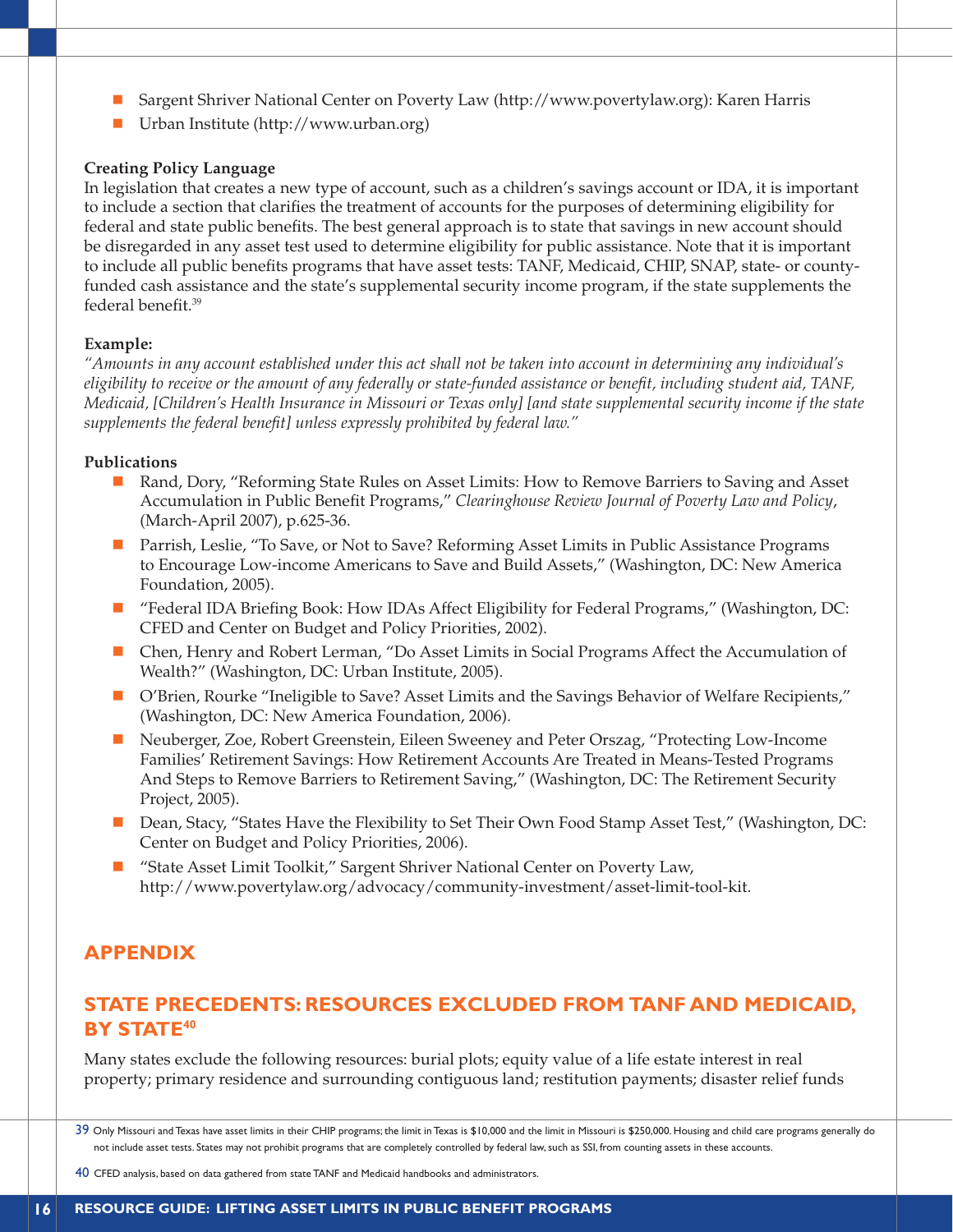and similar federal payments; EITC in the month received and the following month; public assistance payments; real property that the family is making a good-faith effort to sell; Native American lands and payments; household goods and personal effects; inaccessible trust funds; federal education grants and loans, vehicles used as the home; vehicles used for subsistence hunting and fishing; vehicles used to carry the household's primary source of heating fuel or primary source of water; and vehicles with fair market value under \$4,650 or equity value under \$1,500. For ease of presentation of this information, these resources are not included in the table below. Note that some states go above and beyond the basic vehicle exemption of \$4,650 fair market value or \$1,500 equity value; in such cases, the specific vehicle exemption is noted in the table below. Additionally, because all states exclude TANF- and Assets For Independence-funded Individual Development Accounts by federal law, only states that exclude all IDAs are noted in the table.

In 2011, President Obama signed a law that disregards for 12 months all federal tax refunds as assets for family Medicaid, TANF, SNAP, SSI and child care. This law will expire on December 31, 2012 unless renewed. Because the rule is temporary, state treatment of EITC payments are included in the table below.

|              | <b>TANF</b>                                                                                                                                                                                                                                                                                                                                                                                                                                                                                                                           | <b>Medicaid</b>                                                                                                                                                                                                                                                                                                                                                                                                                                                                                                                                                                                                                                                                                                                                                                                                                                                                       |
|--------------|---------------------------------------------------------------------------------------------------------------------------------------------------------------------------------------------------------------------------------------------------------------------------------------------------------------------------------------------------------------------------------------------------------------------------------------------------------------------------------------------------------------------------------------|---------------------------------------------------------------------------------------------------------------------------------------------------------------------------------------------------------------------------------------------------------------------------------------------------------------------------------------------------------------------------------------------------------------------------------------------------------------------------------------------------------------------------------------------------------------------------------------------------------------------------------------------------------------------------------------------------------------------------------------------------------------------------------------------------------------------------------------------------------------------------------------|
| <b>State</b> |                                                                                                                                                                                                                                                                                                                                                                                                                                                                                                                                       | <b>Summary of excluded assets</b>                                                                                                                                                                                                                                                                                                                                                                                                                                                                                                                                                                                                                                                                                                                                                                                                                                                     |
| Alabama      | Asset test eliminated                                                                                                                                                                                                                                                                                                                                                                                                                                                                                                                 | Asset test eliminated                                                                                                                                                                                                                                                                                                                                                                                                                                                                                                                                                                                                                                                                                                                                                                                                                                                                 |
| Alaska       | A vehicle is exempt if used for transportation<br>ш<br>to meet basic needs; subsistence hunting<br>and fishing; to carry the household's<br>primary source of heating fuel or primary<br>source of water; to go to and from work,<br>school, training or a work activity; for self-<br>employment; or to transport a disabled<br>household member<br>Funeral agreements up to \$1,500<br>ш<br>Tools, stock and inventory used for self-<br><b>CONTRACT</b><br>employment                                                              | Total value of vehicles used for transportation<br>ш<br>necessary to meet basic needs, including<br>obtaining food, medical care or other<br>essentials; for transportation to or from<br>school, work or training; when used as the<br>home; to transport a disabled family member;<br>to produce self-employment income; or for<br>a family member to participate in a work<br>activity approved by the Alaska Division of<br><b>Public Assistance</b><br>Pension plans established by an employer<br>ш<br>(including 457 plans, 401(k) plans, etc.)<br>Educational assistance used to pay tuition,<br>$\mathcal{L}_{\mathcal{A}}$<br>fees, and other necessary education<br>expenditures, such as grants and scholarships<br>Up to \$1,500 in funeral agreements per AU<br>$\mathcal{L}_{\mathcal{A}}$<br>member<br>Tools, stock and inventory needed for self-<br>ш<br>employment |
| Arizona      | All vehicles<br>п<br>IDAs up to \$9,000 (for current recipients<br>■<br>only)<br>529 and 530 educational savings accounts<br>ш<br>Retirement accounts including 401(k)s and<br>п<br>457 plans<br>The first \$1,500 in equity value of one<br>п<br>prepaid burial plan or funeral agreement for<br>each participant<br>п<br>Tools, equipment, machinery, animals and<br>other items that may be used to produce<br>income<br>A business checking account used only for<br>п<br>self-employment<br><b>Earned Income Tax Credit</b><br>п | Asset test eliminated                                                                                                                                                                                                                                                                                                                                                                                                                                                                                                                                                                                                                                                                                                                                                                                                                                                                 |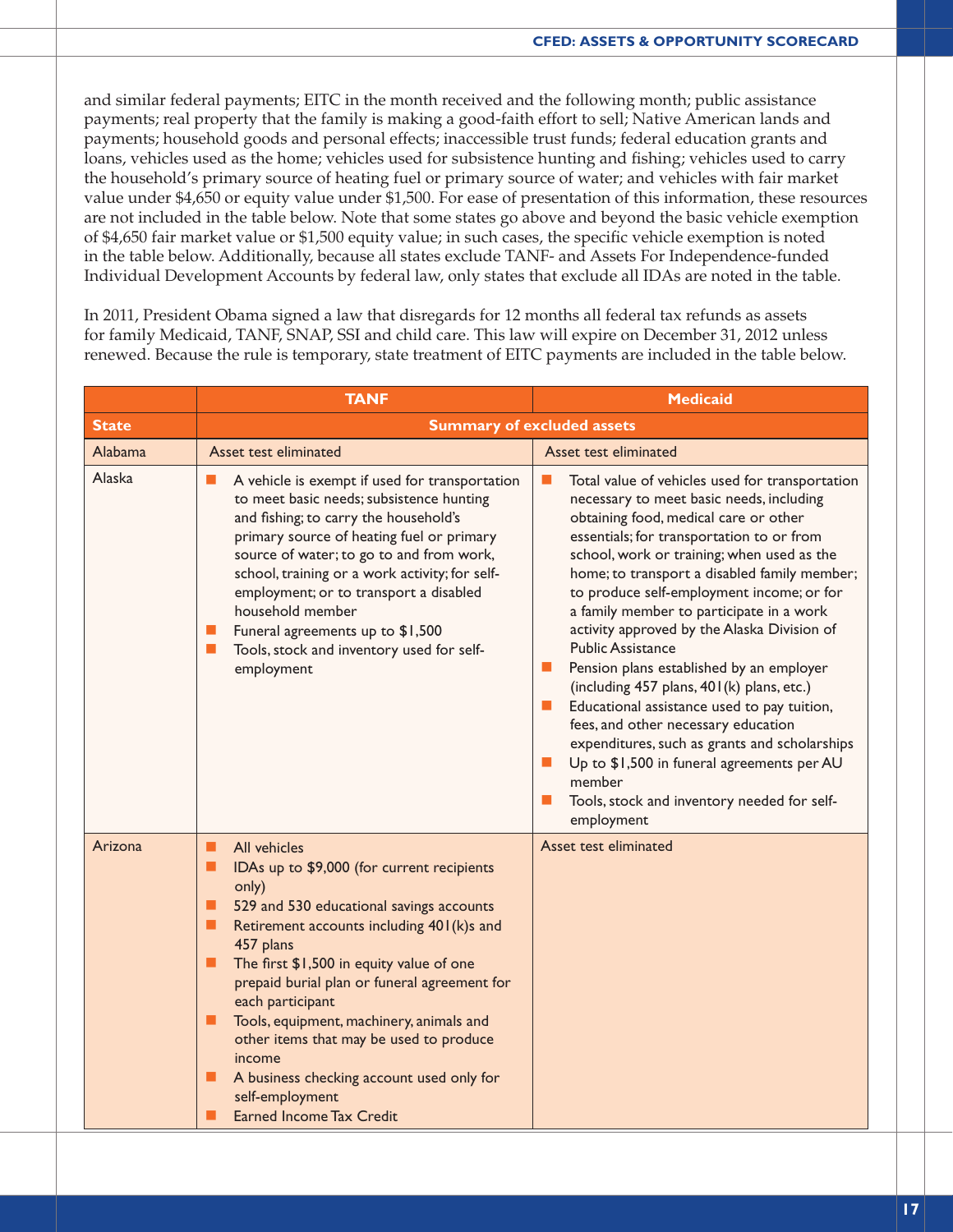|              | <b>TANF</b>                                                                                                                                                                                                                                                                                                                                                                                                                                                                                                                                                                                                                        | <b>Medicaid</b>                                                                                                                                                                                                                                                                                                                                                                                                                                                                                                                                                              |
|--------------|------------------------------------------------------------------------------------------------------------------------------------------------------------------------------------------------------------------------------------------------------------------------------------------------------------------------------------------------------------------------------------------------------------------------------------------------------------------------------------------------------------------------------------------------------------------------------------------------------------------------------------|------------------------------------------------------------------------------------------------------------------------------------------------------------------------------------------------------------------------------------------------------------------------------------------------------------------------------------------------------------------------------------------------------------------------------------------------------------------------------------------------------------------------------------------------------------------------------|
| <b>State</b> |                                                                                                                                                                                                                                                                                                                                                                                                                                                                                                                                                                                                                                    | <b>Summary of excluded assets</b>                                                                                                                                                                                                                                                                                                                                                                                                                                                                                                                                            |
| Arkansas     | One vehicle per household<br>ш<br><b>IDAs</b><br>ш<br>Saving for Education, Entrepreneurship and<br>$\blacksquare$<br>Down Payment (SEED) children's savings<br>accounts<br>Educational grants and settlement payments<br>L.<br>that are intended and used for purposes<br>which preclude their use for current living<br>costs<br>Life insurance<br>ш<br>$\mathbb{R}^n$<br>Income-producing real or personal property<br>Funds in escrow up to \$10,000 if recipient is<br>$\mathbb{R}^n$<br>engaged in microenterprise<br>EITCs and other tax refunds<br>п                                                                       | Up to \$1,500 of current equity value in<br>funeral agreements per household member<br>The stock and inventory of a self-employment<br>ш<br>enterprise<br>Farm or equipment used to produce income<br>ш                                                                                                                                                                                                                                                                                                                                                                      |
| California   | A vehicle that is essential for employment<br>ш<br>or is necessary to transport a disabled<br>household member<br>One vehicle per licensed driver for work or<br>ш<br>school<br><b>IDAs</b><br>■<br>Education savings accounts, including 529<br>п<br>accounts and Coverdells (applies only to<br>current participants)<br>Retirement plans, including 401(k)s, 403(b)s<br>п<br>and 457 plans<br>Cash value of life insurance policies<br>п<br>For current recipients, any amount for<br>п<br>education or job training of a parent or child,<br>a business start-up or purchase of a home<br>EITC up to 12 months of receipt<br>▉ | Motor vehicles are exempt if they are used<br>▄<br>for self-employment, income producing<br>purposes, transporting a disabled individual<br>living in the home, as a home (only one<br>vehicle may be exempt on this basis); or<br>transporting the primary supply of fuel/water<br>for the home<br>Life insurance policies<br>Irrevocable prepaid burial contracts<br>One revocable burial fund or revocable<br>п<br>prepaid burial contract with a value of up to<br>\$1,500 per person<br>Income producing property<br>Personal property used in a trade or business<br>ш |
| Colorado     | Asset test eliminated                                                                                                                                                                                                                                                                                                                                                                                                                                                                                                                                                                                                              | Asset test eliminated                                                                                                                                                                                                                                                                                                                                                                                                                                                                                                                                                        |
| Connecticut  | • One vehicle, up to \$9,500 or any vehicle<br>needed to transport a disabled household<br>member<br>Assets set aside for future post-secondary<br>▄<br>education (if assets are not commingled with<br>other assets and if the assets are under the<br>child's name in an UGMA or similar account)<br>IRAs, 401(k)s and Keoghs<br>ш<br>Up to \$1,800 in a revocable burial fund for<br>each household member<br>Cash surrender value of life insurance<br>Assets of a trade or business that are<br>essential to self-support<br>Student financial rewards <sup>41</sup>                                                          | Asset test eliminated                                                                                                                                                                                                                                                                                                                                                                                                                                                                                                                                                        |

41 Individual Development Accounts and EITC payments are not formally excluded, but are generally not counted.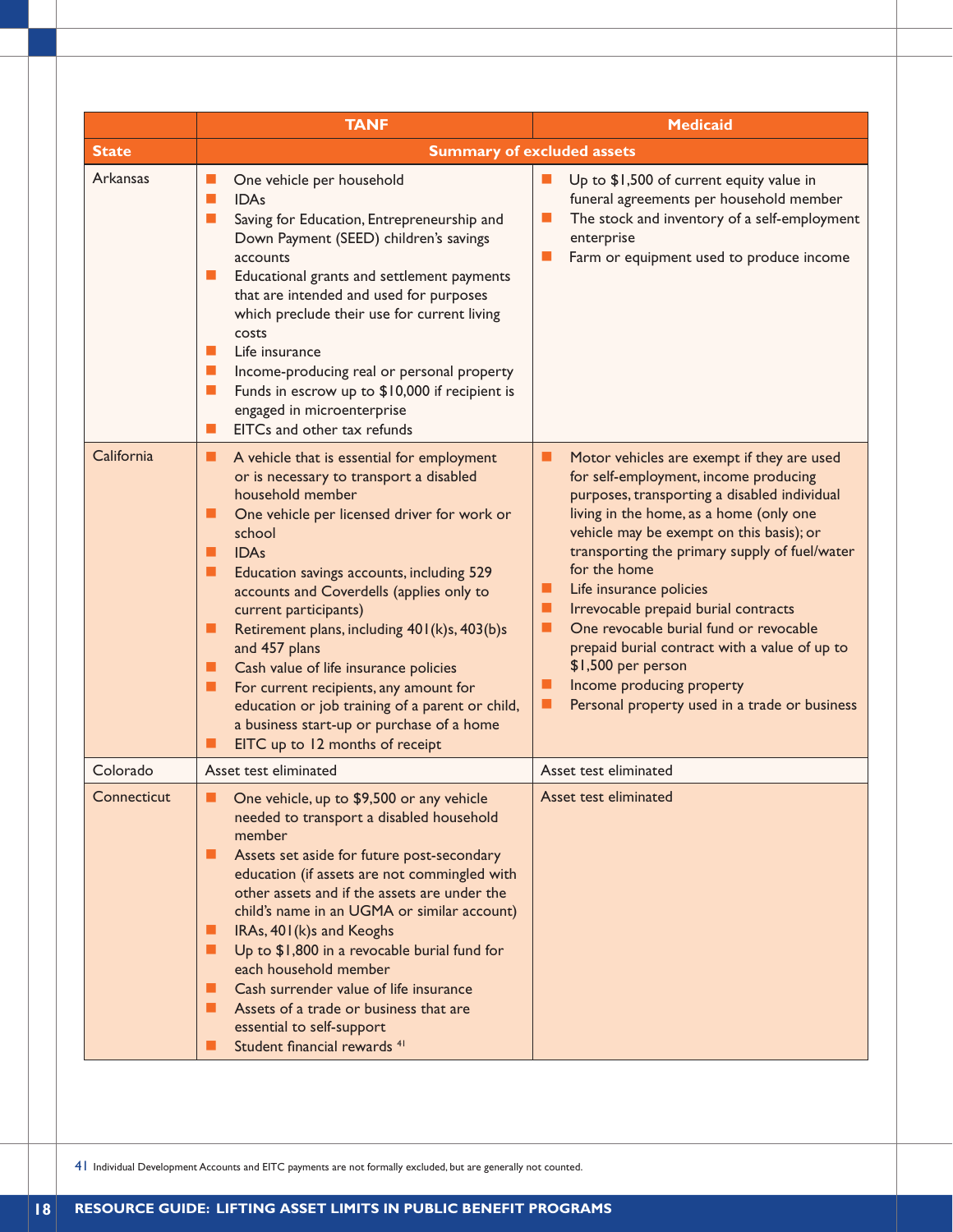|                         | <b>TANF</b>                                                                                                                                                                                                                                                                                                                                                                                                                                                                                                                                                                                                                                            | <b>Medicaid</b>                                                                                                                                                                                                                                                                                                                                                                                                                                        |
|-------------------------|--------------------------------------------------------------------------------------------------------------------------------------------------------------------------------------------------------------------------------------------------------------------------------------------------------------------------------------------------------------------------------------------------------------------------------------------------------------------------------------------------------------------------------------------------------------------------------------------------------------------------------------------------------|--------------------------------------------------------------------------------------------------------------------------------------------------------------------------------------------------------------------------------------------------------------------------------------------------------------------------------------------------------------------------------------------------------------------------------------------------------|
| <b>State</b>            |                                                                                                                                                                                                                                                                                                                                                                                                                                                                                                                                                                                                                                                        | <b>Summary of excluded assets</b>                                                                                                                                                                                                                                                                                                                                                                                                                      |
| Delaware                | All vehicles<br><b>CONTRACT</b><br>$\Box$<br>Saving for Education, Entrepreneurship and<br>Downpayment (SEED) accounts (treated as<br>EBIAs)<br>$\mathcal{L}_{\mathcal{A}}$<br>Up to \$5,000 in Education and Business<br><b>Investment Accounts (EBIAs)</b><br>Financial assistance received from school<br>$\mathbb{R}^n$<br>grants, scholarships, vocational rehabilitation<br>payments, and JTPA payments<br>$\mathcal{L}_{\mathcal{A}}$<br>Cash value of a life insurance policy<br>Funeral agreements up to \$1,500 for each<br>$\Box$<br>member<br>Tools and equipment used for self-<br>$\Box$<br>employment<br>EITC for 12 months<br><b>T</b> | Asset test eliminated                                                                                                                                                                                                                                                                                                                                                                                                                                  |
| District of<br>Columbia | ■<br>All vehicles<br>■<br>IDAs up to \$10,000<br>■<br>529 college savings accounts<br>■<br>IRAs, Keogh accounts, 401(k), 403(b) and 457<br>accounts, and all other retirement funds as<br>long as the funds remain in the retirement<br>plan<br>■<br>All funds in a prepaid burial account, burial<br>plan or burial trust<br>ш<br>Property that produces income consistent<br>with its fair market value<br>п<br>Income-producing assets essential to self-<br>support<br>п<br><b>EITC</b>                                                                                                                                                            | Asset test eliminated                                                                                                                                                                                                                                                                                                                                                                                                                                  |
| Florida                 | $\mathbb{R}^n$<br>Vehicles with equity value up to \$8,500<br>$\Box$<br>Vehicles used to transport the physically<br>disabled<br>$\blacksquare$<br>Retirement accounts<br>$\mathcal{L}_{\mathcal{A}}$<br>\$1,500 of equity value in a single funeral<br>agreement<br>$\mathbb{R}^n$<br>Any grants, gifts or scholarships received by<br>the individual for educational expenses                                                                                                                                                                                                                                                                        | Vehicles used for training, employment or<br>$\mathcal{L}_{\mathcal{A}}$<br>education up to a combined total of \$8,500<br>$\mathbb{R}^n$<br>Vehicles used to transport the physically<br>disabled<br><b>The State</b><br>Retirement accounts<br>$\mathbf{r}$<br>Up to \$1,500 of equity value in a single<br>funeral agreement per household member<br>Any grants, gifts or scholarships received by<br>u.<br>the individual for educational expenses |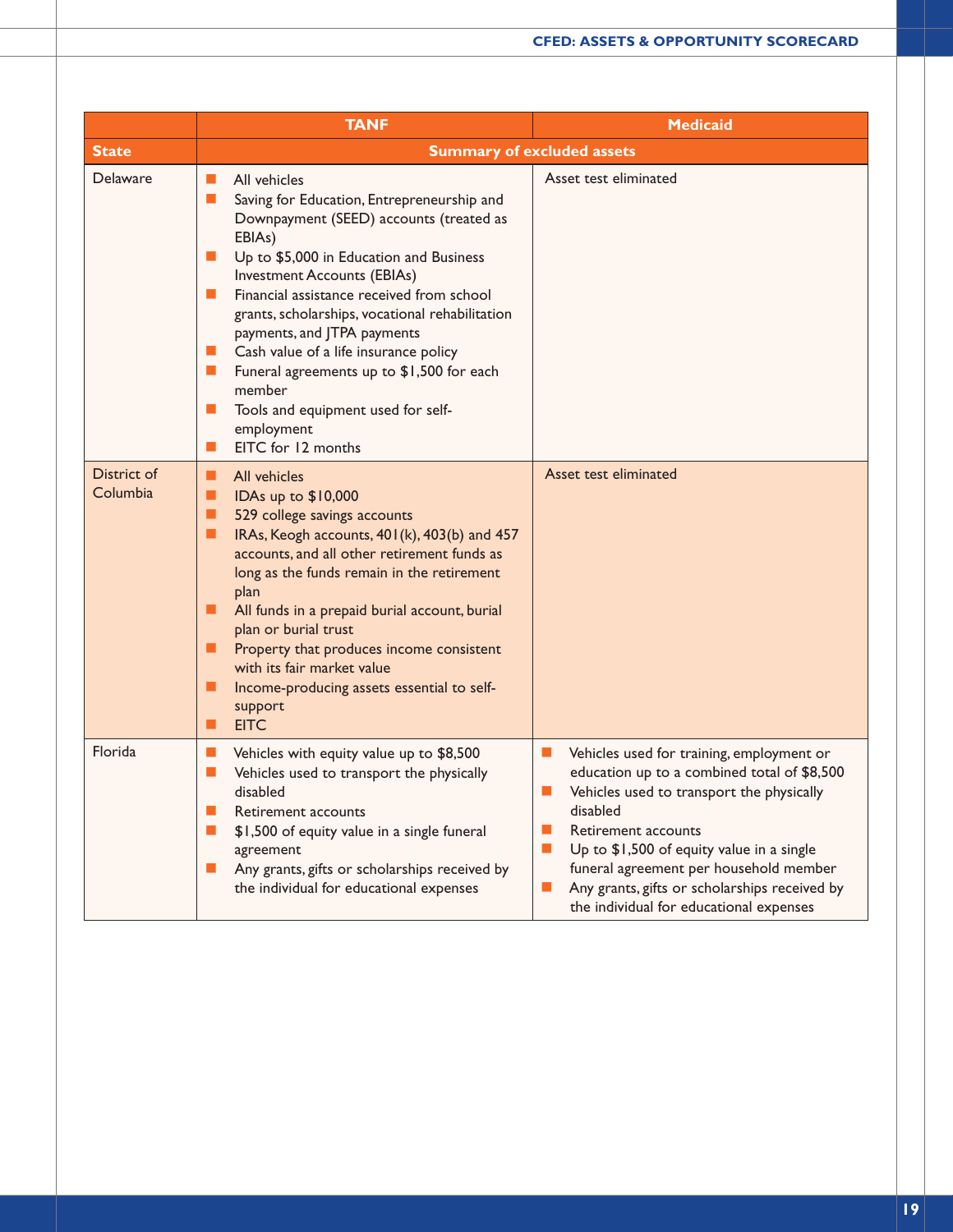|                 | <b>TANF</b>                                                                                                                                                                                                                                                                                                                                                                                                                                                                                                                                                        | <b>Medicaid</b>                                                                                                                                                                                                                                                                                                                                                                                                                                                                                                                                                                                                                                                                                                                                                                                                                                                                                                                                 |
|-----------------|--------------------------------------------------------------------------------------------------------------------------------------------------------------------------------------------------------------------------------------------------------------------------------------------------------------------------------------------------------------------------------------------------------------------------------------------------------------------------------------------------------------------------------------------------------------------|-------------------------------------------------------------------------------------------------------------------------------------------------------------------------------------------------------------------------------------------------------------------------------------------------------------------------------------------------------------------------------------------------------------------------------------------------------------------------------------------------------------------------------------------------------------------------------------------------------------------------------------------------------------------------------------------------------------------------------------------------------------------------------------------------------------------------------------------------------------------------------------------------------------------------------------------------|
| <b>State</b>    |                                                                                                                                                                                                                                                                                                                                                                                                                                                                                                                                                                    | <b>Summary of excluded assets</b>                                                                                                                                                                                                                                                                                                                                                                                                                                                                                                                                                                                                                                                                                                                                                                                                                                                                                                               |
| Georgia         | Two vehicles are exempt up to \$4,650 if used<br>ш<br>for travel to work or school<br>■<br>IDAs up to \$5,000<br>■<br>Health savings accounts<br>Child care savings accounts<br>■<br>■<br>Retirement plans, including 401(k)s and 457<br>plans, but not IRAs<br>Life insurance<br>■<br>■<br>Up to \$1,500 of the combined equity value<br>of all burial contracts and burial insurance for<br>each household member<br>ш<br>Income-producing property<br>Real property rented to others that annually<br>ш<br>produces income consistent with fair market<br>value | One vehicle if used either primarily as a<br>dwelling or more than 50% of the time for<br>income-producing purposes<br>401 (k)s, Keogh plans, IRAs<br>■<br>п<br>529 college savings plans if applicant/recipient<br>is beneficiary<br>Unspent portion of payments for education<br>п<br>assistance which is excluded as a resource<br>Funds which are held in a spending account<br>ш<br>to pay certain expenses such as child care or<br>medical expenses<br>Accounts through an employer which may<br>п<br>only be used to reimburse certain medical<br>services<br>п<br>Up to \$1,500 of the combined value of all<br>burial contracts and burial insurance for each<br>household member<br>ш<br>Unspent death benefits<br>Life insurance<br>п<br><b>Escrow accounts</b><br>Tools, machinery, equipment, stock and<br>ш<br>inventory essential to the production of<br>goods or services<br>EITC payments up to 10 months after receipt<br>п |
| Hawaii          | All vehicles<br>$\blacksquare$<br>П<br><b>IDAs</b><br>Educational assistance benefits<br>$\blacksquare$<br>$\blacksquare$<br>Funeral plans up to \$1,500                                                                                                                                                                                                                                                                                                                                                                                                           | All vehicles<br><b>The State</b><br>Value of bona fide funeral or burial plans or<br>ш<br>agreements                                                                                                                                                                                                                                                                                                                                                                                                                                                                                                                                                                                                                                                                                                                                                                                                                                            |
| Idaho           | One vehicle per adult<br>ш<br>Accounts with funds legally identified as<br>■<br>monies to pay for educational expenses<br>п<br><b>Retirement accounts</b><br>Cash surrender value of a life insurance policy<br>■<br>Cash value of an irrevocable funeral<br>■<br>agreement<br>Real property that produces income<br>ш<br>consistent with its fair market value<br>Equipment used in a trade or business,<br>■<br>including tools, equipment and farm animals<br>EITC and other state and federal tax refunds<br>■                                                 | One vehicle, regardless of value<br>▬<br>One funeral agreement for each family<br>п<br>member, up to \$1,500<br>■<br>Life insurance policies for each family<br>member up to \$1,500 equity value                                                                                                                                                                                                                                                                                                                                                                                                                                                                                                                                                                                                                                                                                                                                               |
| <b>Illinois</b> | $\Box$<br>One vehicle<br><b>IDAs</b><br>$\blacksquare$<br>Individual Retirements Accounts, 401(k)s and<br>L.<br>Keogh plans<br>Prepaid funeral agreements worth \$1,500 or<br>ш<br>less per person<br>Any savings and interest in which the money<br>ш<br>is accumulated from the earning of a child<br>Equipment and inventory needed for a self-<br>L.<br>employment enterprise                                                                                                                                                                                  | Asset test eliminated                                                                                                                                                                                                                                                                                                                                                                                                                                                                                                                                                                                                                                                                                                                                                                                                                                                                                                                           |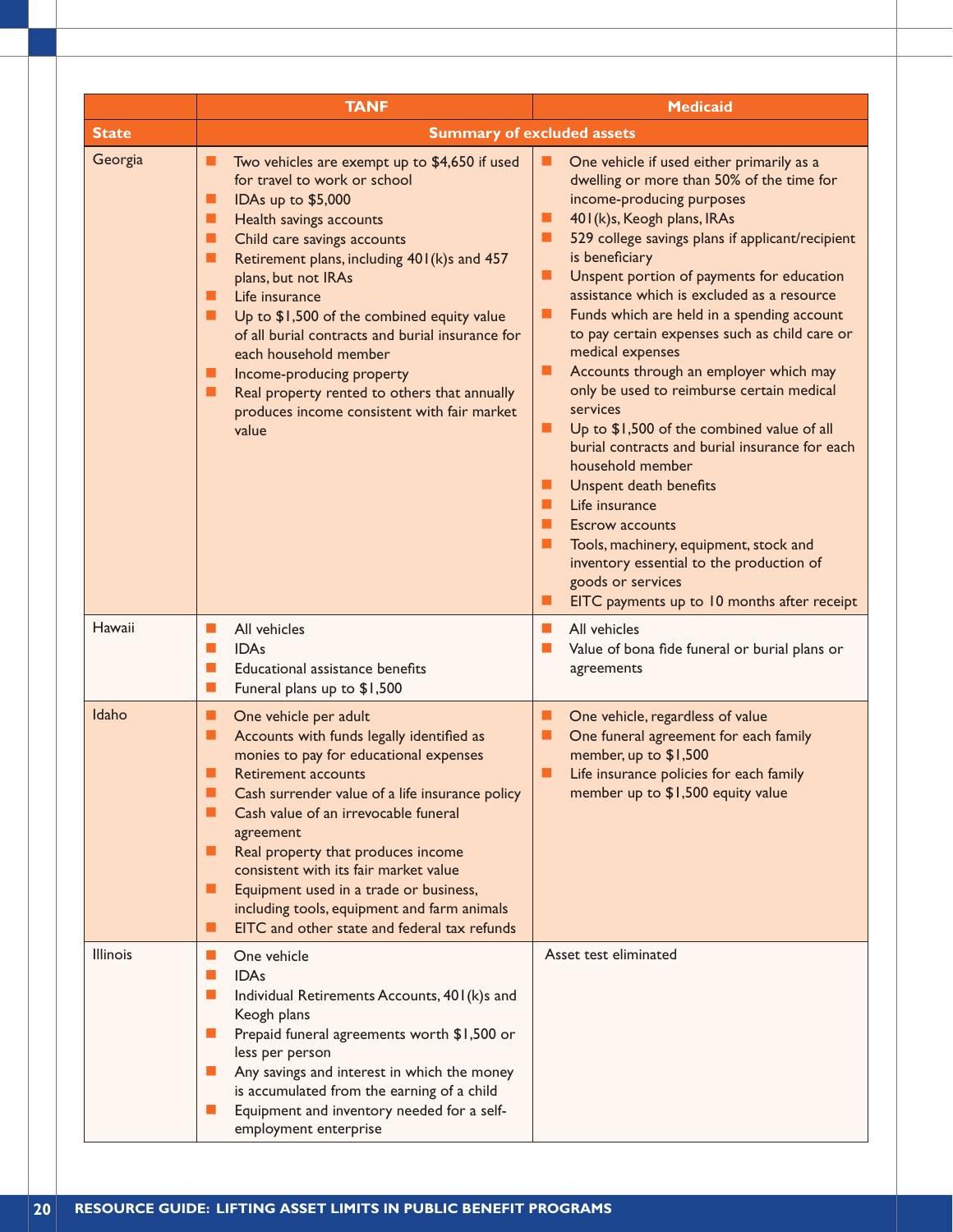|              | <b>TANF</b>                                                                                                                                                                                                                                                                                                                                                                                                                                                                                     | <b>Medicaid</b>                                                                                                                                                                                                                                                                                                                                                                                                                                                                                                                                                                                                                                                  |  |  |  |
|--------------|-------------------------------------------------------------------------------------------------------------------------------------------------------------------------------------------------------------------------------------------------------------------------------------------------------------------------------------------------------------------------------------------------------------------------------------------------------------------------------------------------|------------------------------------------------------------------------------------------------------------------------------------------------------------------------------------------------------------------------------------------------------------------------------------------------------------------------------------------------------------------------------------------------------------------------------------------------------------------------------------------------------------------------------------------------------------------------------------------------------------------------------------------------------------------|--|--|--|
| <b>State</b> |                                                                                                                                                                                                                                                                                                                                                                                                                                                                                                 | <b>Summary of excluded assets</b>                                                                                                                                                                                                                                                                                                                                                                                                                                                                                                                                                                                                                                |  |  |  |
| Indiana      | ■<br>One vehicle up to \$5,000<br>Funeral agreements up to \$1,500<br>п<br><b>EITC</b> payments<br>п<br><b>College Savings Accounts and Coverdells</b><br>■                                                                                                                                                                                                                                                                                                                                     | One vehicle up to \$5,000<br>Retirement accounts that cannot be obtained<br>ш<br>without terminating employment<br>Prepaid funeral agreement up to \$1,500<br>ш<br><b>EITC</b> payments<br>▬                                                                                                                                                                                                                                                                                                                                                                                                                                                                     |  |  |  |
| <b>lowa</b>  | One vehicle regardless of value and \$5,455<br>ш<br>of equity for each motor vehicle beyond that<br>per adult or working teenager<br><b>IDAs</b><br><b>Co</b><br><b>Co</b><br>Life insurance with no cash surrender value<br>$\mathbb{R}^n$<br>Funeral agreements up to \$1,500<br>Nonhomestead property that produces<br>ш<br>income consistent with the property's fair<br>market value<br>Equity up to \$10,000 for tools of the trade or<br>ш<br>capital assets of self-employed households | $\mathcal{L}_{\mathcal{A}}$<br>One vehicle, regardless of value<br>$\mathbb{R}^n$<br><b>IDAs</b><br>$\blacksquare$<br>Retirement funds if only available through<br>termination or hardship<br>All financial assistance for education or<br>ш<br>training<br>One burial trust or funeral contract for each<br>ш<br>member of the eligible group, up to \$1,500<br>Life insurance policies up to \$1,500 for each<br>ш<br>spouse<br>$\blacksquare$<br>Property producing income consistent with<br>fair market value Inventory/supplies necessary<br>for self-employment and up to \$10,000 of<br>tools of the trade & capital assets<br>EITC for up to 12 months |  |  |  |
| Kansas       | All vehicles<br>■<br>■<br>529 college savings accounts<br>Funeral agreements up to \$7,000<br>п<br>Burial funds of up to \$1,500 per household<br>п<br>member<br>Insurance with no cash surrender value<br>п<br>■<br>Property essential to employment or self-<br>employment<br>Real property that produces income<br>■<br>consistent with its fair-market value                                                                                                                                | Asset test eliminated                                                                                                                                                                                                                                                                                                                                                                                                                                                                                                                                                                                                                                            |  |  |  |
| Kentucky     | All vehicles<br>ш<br>IDAs up to \$5,000<br>ш<br>Funds in an IRA, state retirement, deferred<br>compensation, etc., during period of<br>unavailability<br>All illiquid assets<br>ш                                                                                                                                                                                                                                                                                                               | One vehicle if used for employment, to obtain<br>ш<br>medical treatment, or if specifically equipped<br>for a person with a disability<br>IDAs up to \$5,000<br>IRAs and Keogh plans<br>ш<br>Burial reserve up to \$1,500 per individual<br>ш<br>Equity of \$6,000 in income-producing real<br>ш<br>property<br>Tools of a tradesperson or farmer if essential<br>ш<br>for self-support in a trade or business                                                                                                                                                                                                                                                   |  |  |  |
| Louisiana    | Asset test eliminated                                                                                                                                                                                                                                                                                                                                                                                                                                                                           | Asset test eliminated                                                                                                                                                                                                                                                                                                                                                                                                                                                                                                                                                                                                                                            |  |  |  |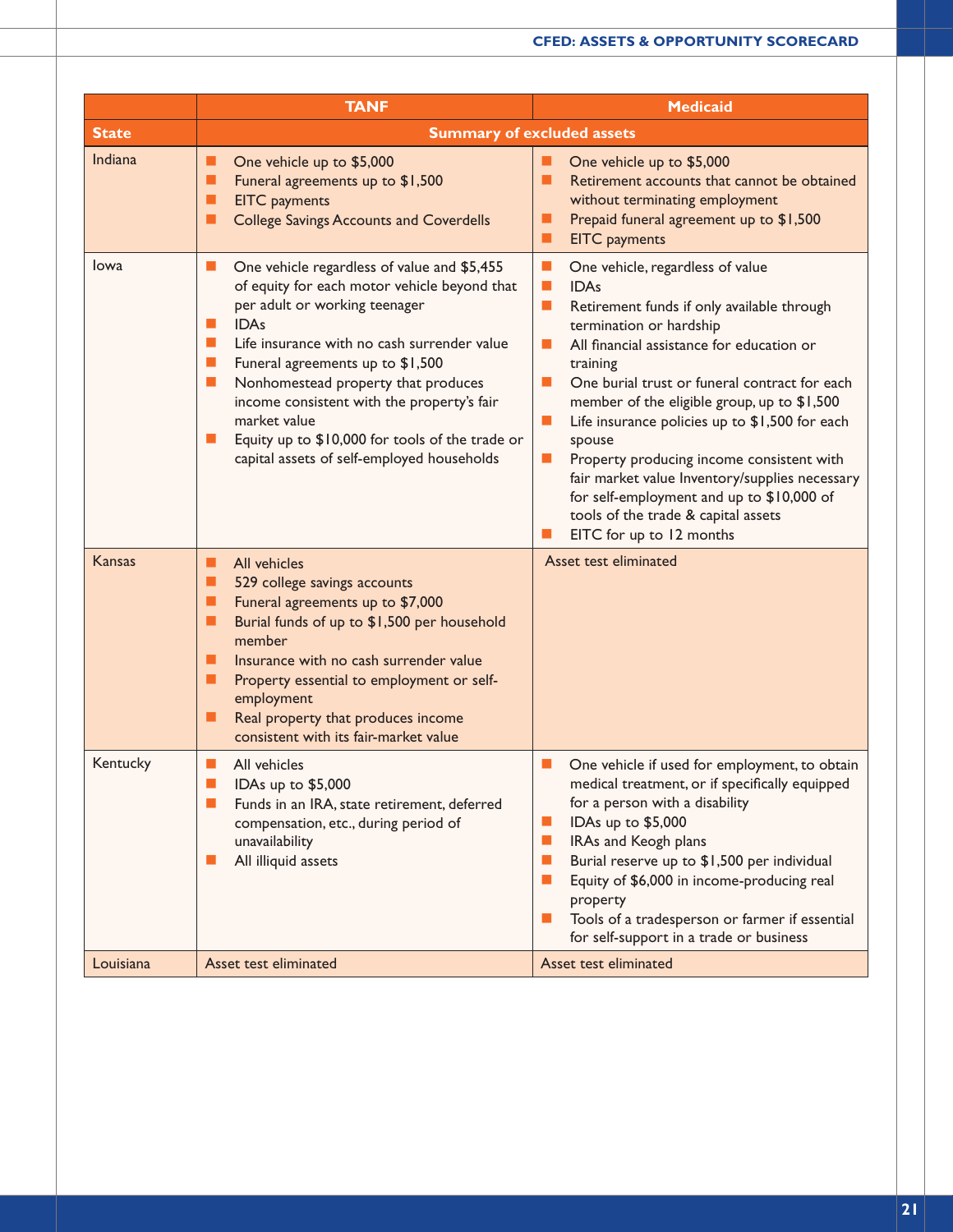|               | <b>TANF</b>                                                                                                                                                                                                                                                                                                                                                                                                                                                                                              | <b>Medicaid</b>                                                                                                                                                                                                                                                                                                                                                                                                                                                                                                                                                         |
|---------------|----------------------------------------------------------------------------------------------------------------------------------------------------------------------------------------------------------------------------------------------------------------------------------------------------------------------------------------------------------------------------------------------------------------------------------------------------------------------------------------------------------|-------------------------------------------------------------------------------------------------------------------------------------------------------------------------------------------------------------------------------------------------------------------------------------------------------------------------------------------------------------------------------------------------------------------------------------------------------------------------------------------------------------------------------------------------------------------------|
| <b>State</b>  |                                                                                                                                                                                                                                                                                                                                                                                                                                                                                                          | <b>Summary of excluded assets</b>                                                                                                                                                                                                                                                                                                                                                                                                                                                                                                                                       |
| Maine         | One vehicle per household<br>ш<br>$\blacksquare$<br>IDAs, Family Development Accounts or<br>Separate Identifiable Accounts up to \$10,000<br>Cash surrender value of insurance policies<br>$\blacksquare$<br>Prepaid burial contracts<br>$\Box$<br>$\mathbb{R}^n$<br>Income-producing property<br>Livestock used to produce income<br>$\mathbb{R}^n$<br>$\mathcal{L}_{\mathcal{A}}$<br>All educational grants, loans and scholarships                                                                    | One primary vehicle<br>A second vehicle if needed for employment<br>or medical treatment<br><b>Educational grants</b><br><b>COL</b><br>Money in an account (e.g. savings/checking<br>ш<br>account, IRAs, Keogh, stocks, bonds, mutual<br>funds, etc.) - up to $$8,000$ for an individual<br>and \$12,000 for a family of two or more<br><b>Burial contracts</b><br>Cash value of life insurance<br><b>COL</b><br>Escrow accounts and interest paid on these<br>accts (while unavailable)<br>Property, including real property, used in the<br>ш<br>production of income |
| Maryland      | Asset test eliminated                                                                                                                                                                                                                                                                                                                                                                                                                                                                                    | Asset test eliminated                                                                                                                                                                                                                                                                                                                                                                                                                                                                                                                                                   |
| Massachusetts | The first \$10,000 of the fair market value of<br>ш<br>one vehicle and the first \$5,000 of the equity<br>value of one vehicle<br><b>IDAs</b><br>$\Box$<br>L.<br>Prepaid funeral arrangements up to \$1,500<br>Grants or scholarships to a student<br>$\Box$<br>Property essential to employment or self-<br>ш<br>employment<br>EITC up to 12 months<br>ш                                                                                                                                                | Asset test eliminated                                                                                                                                                                                                                                                                                                                                                                                                                                                                                                                                                   |
| Michigan      | One vehicle, and all others if used for<br>ш<br>employment or training<br><b>IDAs</b><br>■<br>Retirement plans (IRAs, KEOGHs, 401(k)s)<br>ш<br>that are not available unless a person quits a<br>job<br>Funds in a separate account under a student's<br>▉<br>name and accrued solely from a student's<br>earnings<br>529 plans<br>▁                                                                                                                                                                     | <b>IDAs</b><br>Retirement plans (IRAs, Keogh, 401k) that are<br>not available unless a person quits their job<br>Funds in a separate account under a student's<br>name and accrued solely from a student's<br>earnings<br>529 plans<br>Savings, share, checking or draft accounts<br>used solely for the expenses of a business<br>Tax refunds and credits<br>п<br>Irrevocable prepaid funeral contracts                                                                                                                                                                |
| Minnesota     | The first \$15,000 in loan value of one vehicle<br>L.<br>$\blacksquare$<br>Vehicles used for self-employment, to<br>transport disabled AU members, for long-<br>distance employment-related travel, or if<br>more than 50% of use is to produce income<br>IDAs through the Family Assets for<br>ш<br>Independence in Minnesota (FAIM) program<br>School grants, or scholarships<br>ш<br>Assets used for self-employment<br>ш<br>$\mathbb{R}^n$<br>Money held in escrow for a self-employment<br>business | One vehicle, used for employment or seeking<br>ш<br>employment, for each household member of<br>legal driving age<br><b>IDAs</b><br>ш<br>Retirement funds that are individually owned<br>ш<br>or employer-based, including but not limited<br>to IRAs, 401(k) plans, 403(b) plans and Keogh<br>plans<br>Student financial aid sources<br>a a s<br>Money held to pay real estate taxes or<br>ш<br>insurance by a homeowner<br>Burial funds up to \$1,500<br>ш<br>Capital or operating assets of a trade or<br>ш<br>business up to \$200,000                              |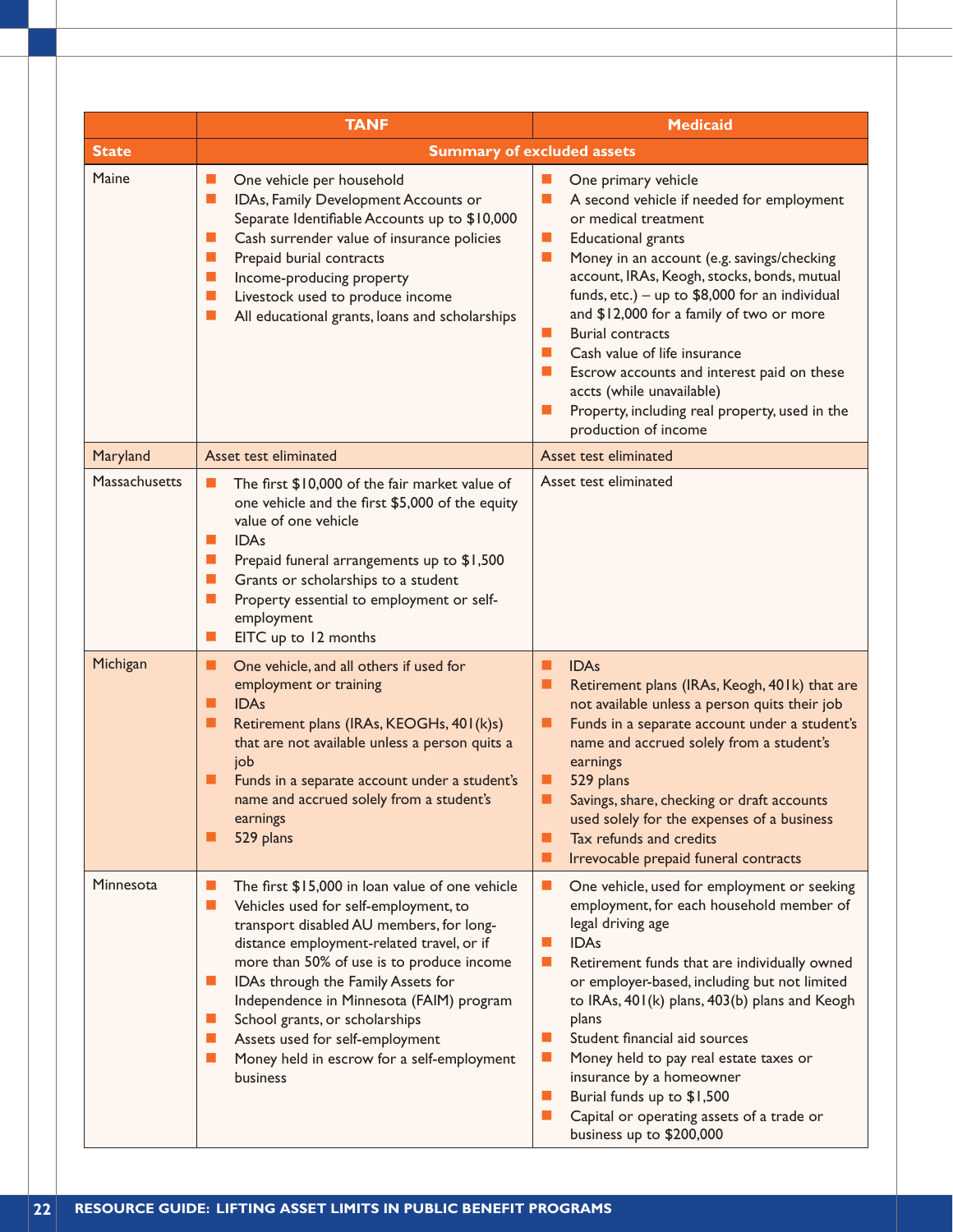|              | <b>TANF</b>                                                                                                                                                                                                                                                                                                                                                                                                                                                                      | <b>Medicaid</b>                                                                                                                                                                                                                                                                                                                                                                                                                                                                                                                                                                                                                                                                                                                                                                                                                                                |
|--------------|----------------------------------------------------------------------------------------------------------------------------------------------------------------------------------------------------------------------------------------------------------------------------------------------------------------------------------------------------------------------------------------------------------------------------------------------------------------------------------|----------------------------------------------------------------------------------------------------------------------------------------------------------------------------------------------------------------------------------------------------------------------------------------------------------------------------------------------------------------------------------------------------------------------------------------------------------------------------------------------------------------------------------------------------------------------------------------------------------------------------------------------------------------------------------------------------------------------------------------------------------------------------------------------------------------------------------------------------------------|
| <b>State</b> |                                                                                                                                                                                                                                                                                                                                                                                                                                                                                  | <b>Summary of excluded assets</b>                                                                                                                                                                                                                                                                                                                                                                                                                                                                                                                                                                                                                                                                                                                                                                                                                              |
| Mississippi  | All vehicles, except recreational vehicles<br>ш<br>529 and Coverdell accounts<br>П<br>Retirement plans including IRAs and Keogh<br>ш<br>plans<br>Up to \$1,500 in a funeral agreement per<br>п<br>household member<br>Cash surrender value of life insurance<br>ш<br>п<br>Equipment essential to operation of a small<br><b>business</b><br>Real property that brings in annual rent<br>ш<br>EITC payments up to 12 months<br>ш                                                  | Asset test eliminated                                                                                                                                                                                                                                                                                                                                                                                                                                                                                                                                                                                                                                                                                                                                                                                                                                          |
| Missouri     | ш<br>One vehicle and up to \$1,500 equity value of<br>an additional vehicle<br><b>IDAs</b><br>П<br>$\blacksquare$<br>\$1,500 of equity value of prepaid burials for<br>each family member<br>Income received on an annual basis (such as<br>$\mathbb{R}^n$<br>sale of livestock in the fall) and put aside in a<br>separate account for yearly maintenance as<br>cash and securities<br>Saleable personal property used to produce<br>ш<br>income (livestock, merchandise, etc.) | Asset test eliminated                                                                                                                                                                                                                                                                                                                                                                                                                                                                                                                                                                                                                                                                                                                                                                                                                                          |
| Montana      | One vehicle per household<br>ш<br><b>Business Asset Development Accounts</b><br>■<br>Burial accounts up to \$1,500<br>п<br>п<br>Term life insurance policies<br>п<br>Cash and face value of ordinary (whole) life<br>insurance policies<br>п<br>Employment-related retirement accounts that<br>can only be accessed upon termination<br>п<br>Income producing property for self-<br>employment                                                                                   | One vehicle used for transportation, plus a<br>▬<br>vehicle used as a home if it cannot be used<br>for transportation<br>Vehicles necessary for employment, including<br>▬<br>self-employment<br>All educational income<br>■<br>п<br>Burial accounts up to \$1,500<br>п<br>Irrevocable burial accounts<br>Term life insurance policies<br>ш<br>п<br>Cash and face value of ordinary (whole)<br>life insurance policies, if combined with all<br>policies owned by the individual (including<br>term policies) is less than \$1,500<br><b>Business checking accounts</b><br>Property/equipment necessary for<br>employment<br>Livestock necessary for self-employment or<br>home consumption<br>The principal in employment-related<br>retirement accounts, if the principal is<br>inaccessible as a lump sum.<br>401(k) plans while the individual is employed |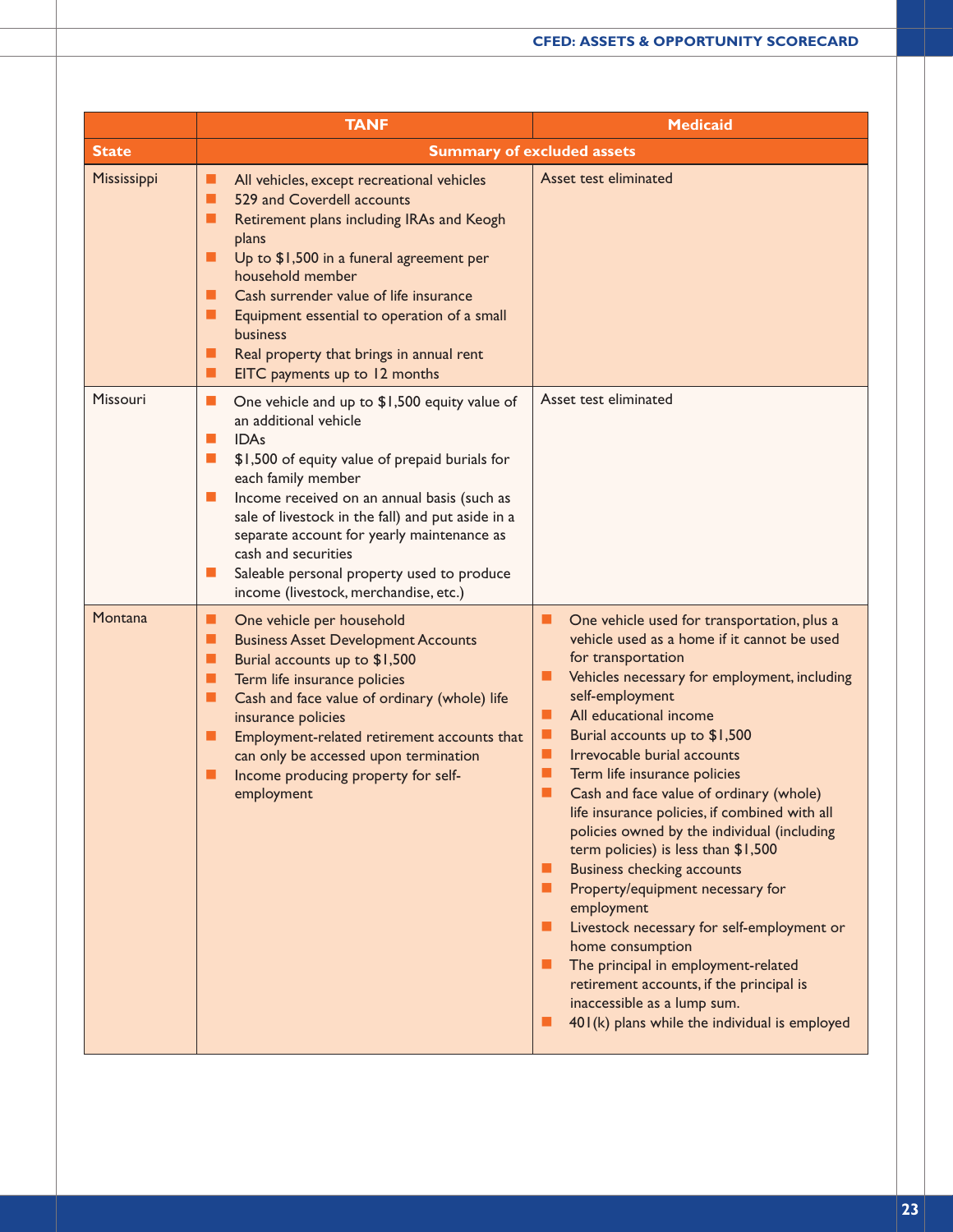|                  | <b>TANF</b>                                                                                                                                                                                                                                                                                                                                                                                                                                                                                                                                    | <b>Medicaid</b>                                                                                                                                                                                                                                                                                                                                                                                                                                                                                         |
|------------------|------------------------------------------------------------------------------------------------------------------------------------------------------------------------------------------------------------------------------------------------------------------------------------------------------------------------------------------------------------------------------------------------------------------------------------------------------------------------------------------------------------------------------------------------|---------------------------------------------------------------------------------------------------------------------------------------------------------------------------------------------------------------------------------------------------------------------------------------------------------------------------------------------------------------------------------------------------------------------------------------------------------------------------------------------------------|
| <b>State</b>     | <b>Summary of excluded assets</b>                                                                                                                                                                                                                                                                                                                                                                                                                                                                                                              |                                                                                                                                                                                                                                                                                                                                                                                                                                                                                                         |
| Nebraska         | One vehicle if it is used for employment or<br>ш<br>medical transportation<br><b>IDAs</b><br>п<br>$\mathbb{R}^n$<br>The cash value of life insurance policies<br>Irrevocable burial trusts up to \$3,000 per<br>п<br>individual<br>Proceeds of an irrevocable burial insurance<br>п<br>policy<br>Unavailable job-related retirement account<br>ш<br>held by the employer<br>Stocks, inventory and supplies used for self-<br>ш<br>employment                                                                                                   | One vehicle if used for employment, medical<br>transportation, or as a home<br><b>IDAs</b><br>ш<br>П<br>Unavailable job-related retirement account<br>that is held by the employer<br>Cash value of life insurance policies<br>$\blacksquare$<br>Irrevocable burial trusts up to \$3,000 per<br>ш<br>individual<br>Proceeds of an insurance policy that is<br>ш<br>irrevocably assigned for the purpose of burial<br>of the client<br>Stocks, inventories and supplies used in self-<br>ш<br>employment |
| <b>Nevada</b>    | One vehicle per household<br>ш<br><b>IDAs</b><br>■<br>Retirement accounts, including 401(k)s, 457<br>■<br>plans, Federal Employee Thrift Savings plans,<br>Section 501(e)(18) plans and Section 403(b)<br>plans, but not including IRAs or Keogh plans<br>Prepaid burial insurance policies, funeral plans,<br>ш<br>funeral agreements and insurance policies<br>Property used for self-employment<br>ш<br>Property that produces income consistent<br>■<br>with fair market value                                                             | ■<br>IRS-recognized retirement accounts<br>■<br><b>Medical savings accounts</b><br>Approved accounts of \$15,000 or less<br>ш<br>Life insurance policies with cash surrender<br>ш<br>values of less than \$50,000<br>Funeral/burial policies<br>ш<br>Tax refunds<br>■                                                                                                                                                                                                                                   |
| New<br>Hampshire | One vehicle per licensed household member<br>ш<br><b>IDAs</b><br>п<br>$\mathcal{L}_{\mathcal{A}}$<br>Contractual Keogh Plans<br>One burial contract for each household<br>п<br>member, up to \$1,500<br>Life insurance policies for which the total<br>ш<br>combined equity value of the policy or<br>policies is less than or equal to \$1,500 or the<br>state has been made the beneficiary to the<br>policy or policies<br>Farm machinery and farm vehicles, livestock,<br>ш<br>farm tools, farm equipment and other tools<br>and equipment | One vehicle per adult household member<br>a.<br><b>IDAs</b><br>п<br>$\blacksquare$<br>Keogh plans<br>Irrevocable burial contracts or trusts<br>П<br>One burial contract for each household<br>п<br>member, up to \$1,500<br>$\mathbb{R}^n$<br>Life insurance policies up to \$1,500                                                                                                                                                                                                                     |
| New Jersey       | All vehicles<br>ш<br><b>IDAs</b><br>п<br>п<br>Prepaid burial plots and funeral arrangements<br>up to a total value of \$4,000 per individual<br>Life insurance policies<br>ш<br>Livestock, machinery, tools and equipment<br>ш<br>used to produce income                                                                                                                                                                                                                                                                                       | Asset test eliminated                                                                                                                                                                                                                                                                                                                                                                                                                                                                                   |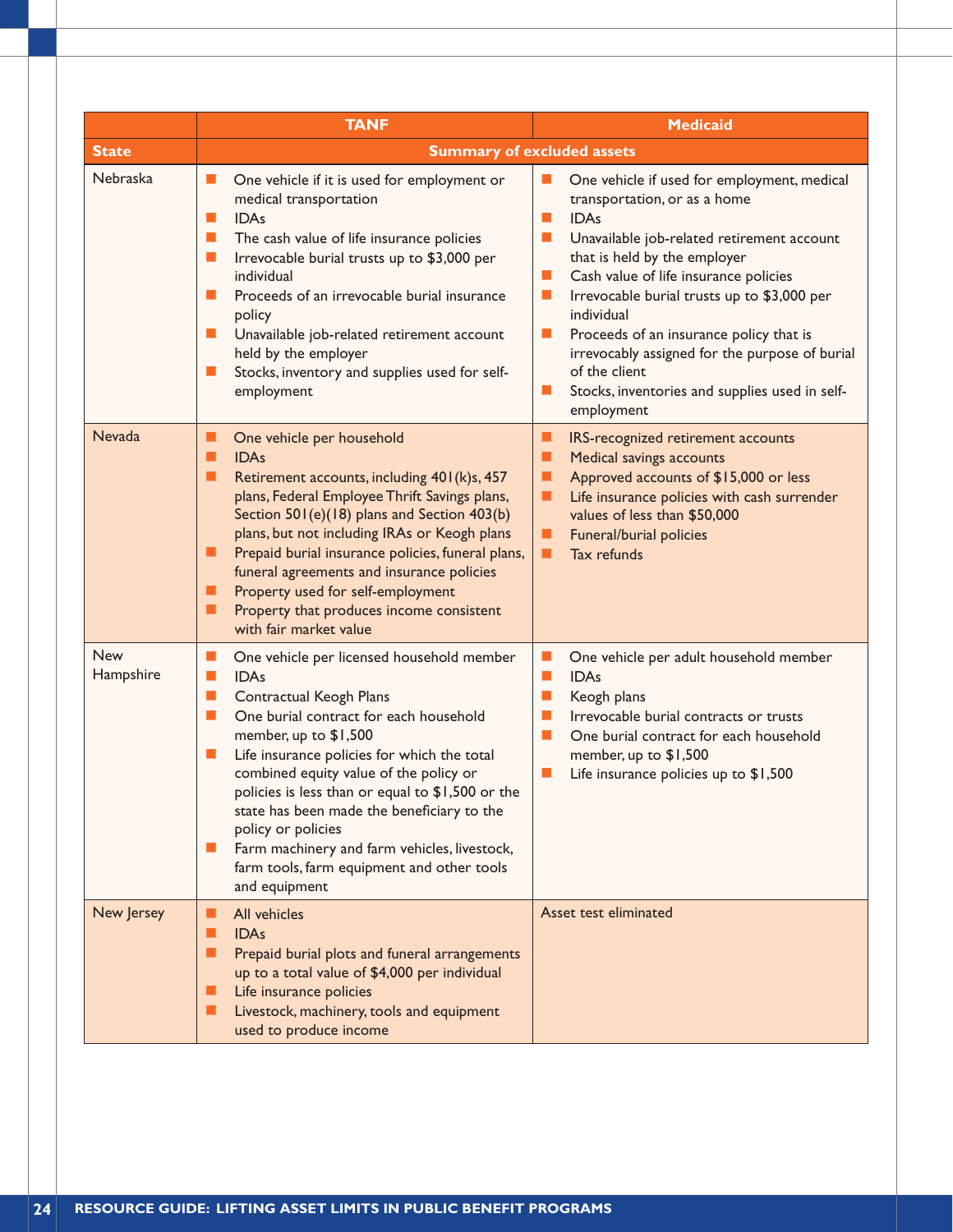|                   | <b>TANF</b>                                                                                                                                                                                                                                                                                                                                                                                                                                                                                                                                                                                                            | <b>Medicaid</b>                                                                                                                                                                                                                                                                                                                                                                                                                                                         |
|-------------------|------------------------------------------------------------------------------------------------------------------------------------------------------------------------------------------------------------------------------------------------------------------------------------------------------------------------------------------------------------------------------------------------------------------------------------------------------------------------------------------------------------------------------------------------------------------------------------------------------------------------|-------------------------------------------------------------------------------------------------------------------------------------------------------------------------------------------------------------------------------------------------------------------------------------------------------------------------------------------------------------------------------------------------------------------------------------------------------------------------|
| <b>State</b>      | <b>Summary of excluded assets</b>                                                                                                                                                                                                                                                                                                                                                                                                                                                                                                                                                                                      |                                                                                                                                                                                                                                                                                                                                                                                                                                                                         |
| <b>New Mexico</b> | All vehicles<br>П<br><b>IDAs</b><br>Ш<br>Equity value of funeral agreements<br>ш<br>Buildings used for rental purposes, if located<br>$\blacksquare$<br>on land contiguous to the land upon which<br>the residence building is constructed<br>Work-related equipment up to \$1,000 per<br>$\Box$<br>individual                                                                                                                                                                                                                                                                                                         | Asset test eliminated                                                                                                                                                                                                                                                                                                                                                                                                                                                   |
| New York          | ■<br>One vehicle up to \$9,300, if needed for<br>employment<br><b>IDAs</b><br>■<br>Up to \$4,650 in a separate bank account<br>H<br>established by an individual while currently<br>in receipt of assistance, for the sole purpose<br>of enabling the individual to purchase a first<br>or replacement vehicle to seek, obtain or<br>maintain employment, so long as the funds<br>are not used for any other purpose<br>One bona fide funeral agreement up to<br>ш<br>an equity value of \$1,500 per household<br>member<br>■<br>Business/farm equipment and tools used for<br>employment<br><b>EITC</b> payments<br>■ | Asset test eliminated                                                                                                                                                                                                                                                                                                                                                                                                                                                   |
| North<br>Carolina | п<br>All vehicles<br>П<br>All retirement accounts<br>п<br>Burial and life insurance<br>$\blacksquare$<br>Income-producing property<br>$\mathcal{L}_{\mathcal{A}}$<br>EITC payments                                                                                                                                                                                                                                                                                                                                                                                                                                     | $\mathcal{L}_{\mathcal{A}}$<br>Motor vehicles used as primary sources of<br>transportation<br>Retirement accounts, including 401 (k)s and<br>ш<br>IRAs, unless withdrawn<br>Accident insurance with death benefit<br><b>The Second Service</b><br><b>COL</b><br>Burial contracts and insurance<br><b>COL</b><br>Life insurance<br><b>The Second Service</b><br>Income-producing personal property, business<br>or farm equipment<br>EITC for 9 months following receipt |
| North Dakota      | One vehicle<br>■<br>Prepaid burial plans up to \$3,000<br>H<br>Educational loans, grants, scholarships and<br>H<br>stipends<br>Employer sponsored retirement plans<br>ш                                                                                                                                                                                                                                                                                                                                                                                                                                                | Asset test eliminated                                                                                                                                                                                                                                                                                                                                                                                                                                                   |
| Ohio              | Asset test eliminated                                                                                                                                                                                                                                                                                                                                                                                                                                                                                                                                                                                                  | Asset test eliminated                                                                                                                                                                                                                                                                                                                                                                                                                                                   |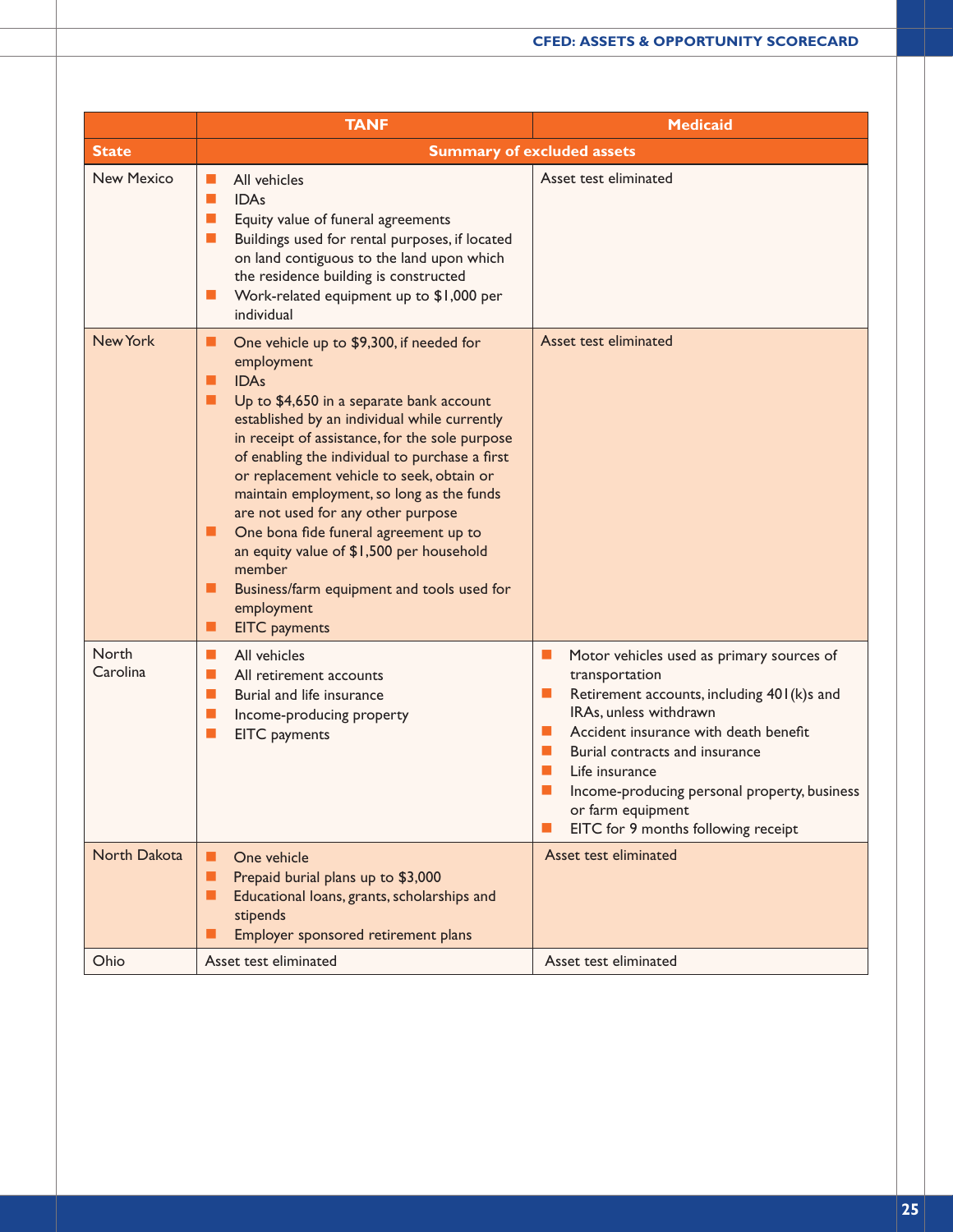|                 | <b>TANF</b>                                                                                                                                                                                                                                                                                                                                                                                                                                                                                                                                                                             | <b>Medicaid</b>                                                                                                                                                                                                                                                                            |
|-----------------|-----------------------------------------------------------------------------------------------------------------------------------------------------------------------------------------------------------------------------------------------------------------------------------------------------------------------------------------------------------------------------------------------------------------------------------------------------------------------------------------------------------------------------------------------------------------------------------------|--------------------------------------------------------------------------------------------------------------------------------------------------------------------------------------------------------------------------------------------------------------------------------------------|
| <b>State</b>    | <b>Summary of excluded assets</b>                                                                                                                                                                                                                                                                                                                                                                                                                                                                                                                                                       |                                                                                                                                                                                                                                                                                            |
| <b>Oklahoma</b> | One vehicle up to \$5,000<br>ш<br>IDAs up to \$2,000<br>■<br>SEED accounts up to \$2,000<br>■<br>Face value of a life insurance policy to fund a<br>■<br>prepaid burial contract<br>Burial funds up to \$1,500 for AU member<br>ш<br>п<br>Education grants, including work study,<br>scholarships and similar grants<br>Accounts, stocks, bonds or other resources<br>п<br>held under the control of a third party if the<br>funds are designated for educational purposes<br>for a TANF child<br>ш<br>Livestock and equipment used in a business<br>enterprise                         | Asset test eliminated                                                                                                                                                                                                                                                                      |
| Oregon          | Up to \$10,000 equity value of all motor<br>ш<br>vehicles<br>Recreational vehicles with equity value of less<br>ш<br>than \$1,500<br>$\mathbb{R}^n$<br>Individual education accounts for participants<br>in JOBS PLUS program<br><b>Educational income</b><br><b>CONTRACTOR</b><br>Cash surrender value of a life insurance<br>$\mathbb{R}^n$<br>policy<br>One prepaid burial arrangement per<br>$\mathbb{R}^n$<br>household member<br>Capital assets for self-employed clients<br>ш<br>participating in the microenterprise<br>component of the JOBS program<br>All EITC payments<br>ш | All motor vehicles regardless of value<br>ш<br>Equity value of retirement/pension plans<br>One prepaid burial arrangement per<br>$\mathbb{R}^n$<br>household member<br>Cash surrender value of life insurance policy<br>ш<br>Income-producing property<br>ш<br>EITC payments<br><b>COL</b> |
| Pennsylvania    | One vehicle<br>ш<br>■<br><b>IDAs</b><br>■<br>Saving for Education, Entrepreneurship and<br>Downpayment (SEED) accounts<br><b>Educational Savings Accounts</b><br>ш<br>■<br>Educational assistance in the form of grants<br>and scholarships<br>The face or cash surrender value of life<br>■<br>insurance policies<br>Up to \$1,500 in a bona fide revocable burial<br>■<br>reserve for each household member<br>■<br>Farm equipment or farm animals<br>Equipment needed for employment,<br>ш<br>rehabilitation or self-care<br>EITCs and any income tax refund<br>▄                    | Asset test eliminated                                                                                                                                                                                                                                                                      |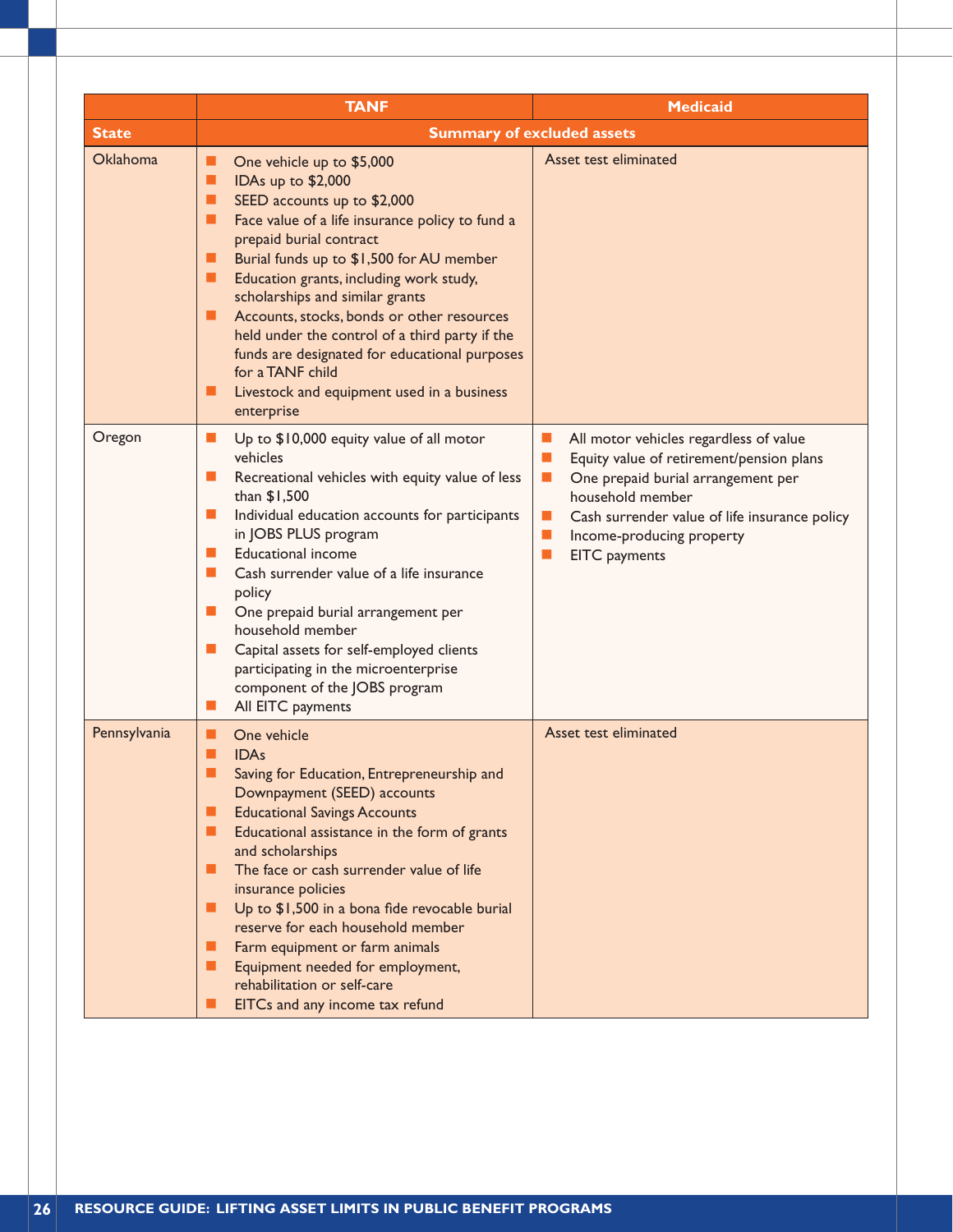|                | <b>TANF</b>                                                                                                                                                                                                                                                                                                                                                                                                                                                                                                                                                                                                                                                                                                                                                                                                                                                                                                                                                                                                                                                                                                                                                  | <b>Medicaid</b>                                                                                                                                                                                                                                                                                                                                                                                                                                            |
|----------------|--------------------------------------------------------------------------------------------------------------------------------------------------------------------------------------------------------------------------------------------------------------------------------------------------------------------------------------------------------------------------------------------------------------------------------------------------------------------------------------------------------------------------------------------------------------------------------------------------------------------------------------------------------------------------------------------------------------------------------------------------------------------------------------------------------------------------------------------------------------------------------------------------------------------------------------------------------------------------------------------------------------------------------------------------------------------------------------------------------------------------------------------------------------|------------------------------------------------------------------------------------------------------------------------------------------------------------------------------------------------------------------------------------------------------------------------------------------------------------------------------------------------------------------------------------------------------------------------------------------------------------|
| <b>State</b>   | <b>Summary of excluded assets</b>                                                                                                                                                                                                                                                                                                                                                                                                                                                                                                                                                                                                                                                                                                                                                                                                                                                                                                                                                                                                                                                                                                                            |                                                                                                                                                                                                                                                                                                                                                                                                                                                            |
| Rhode Island   | One vehicle for each adult household<br>ш<br>member, up to two vehicles per household<br>п<br>Vehicles used primarily for income-producing<br>purposes<br>Funeral agreement up to \$1,000 for each<br>$\mathbb{R}^n$<br>household member<br>Income-producing property other than real<br>ш<br>estate                                                                                                                                                                                                                                                                                                                                                                                                                                                                                                                                                                                                                                                                                                                                                                                                                                                         | Asset test eliminated                                                                                                                                                                                                                                                                                                                                                                                                                                      |
| South Carolina | п<br>One vehicle per licensed driver<br>Leased vehicle if owner retains title<br>П<br>IDAs up to \$10,000<br>п<br>п<br>Income-producing property with market rate<br>of return<br>■<br>Property essential to employment/self-<br>employment<br>Vehicles if used to transport a person with<br>■<br>a disability for self-employment or income-<br>producing purposes as long as number of<br>vehicles does not exceed number of licensed<br>drivers<br>Up to \$1,500 in a prepaid burial contract<br>ш<br><b>Burial insurance</b><br>ш<br>Cash value of life insurance<br>п                                                                                                                                                                                                                                                                                                                                                                                                                                                                                                                                                                                  | One vehicle for each licensed driver, up to<br>\$20,000<br>The equity value of any other vehicles may be<br>excluded if used for self-employment<br>Retirement plans as long as the individual is<br>▬<br>employed<br>Up to \$1,500 in burial funds<br>п<br>Cash value of life insurance policies up to<br>\$10,000<br>Term life insurance<br>п<br>Real property or equipment being used in a<br>business enterprise<br>EITC payments up to 12 months<br>▬ |
| South Dakota   | $\mathbb{R}^n$<br>One primary vehicle, regardless of value<br>$\mathcal{L}_{\mathcal{A}}$<br>One additional vehicle valued up to \$4,650<br>if used to obtain or continue employment,<br>attend training preparatory to employment<br>or attend school<br>A vehicle necessary to transport a member<br>ш<br>of the household who has a physical disability,<br>or is on SSI and would be a member of the<br>assistance unit if not on SSI<br>An income-producing vehicle<br>П<br>The equity value of a prepaid burial contract<br>up to a maximum of \$1,500<br><b>Educational</b> grants<br>$\blacksquare$<br>The first \$1,000 of the cumulative balance of<br><b>CONTRACTOR</b><br>a dependent child's savings account, checking<br>account, bonds or certificates of deposits, if<br>the excluded funds are owned solely by the<br>dependent child or jointly with the caretaker<br>or another adult relative; the child is at least<br>a half-time student; the child is employed at<br>least part-time or has been employed at least<br>part-time in the preceding 12 months; and a<br>portion of the account was derived from the<br>child's earnings | $\mathcal{L}_{\mathcal{A}}$<br>One primary vehicle, regardless of value<br>Any other vehicles necessary to transport a<br>ш<br>member of the household who has a physical<br>disability, to carry water or fuel, or for self-<br>employment                                                                                                                                                                                                                |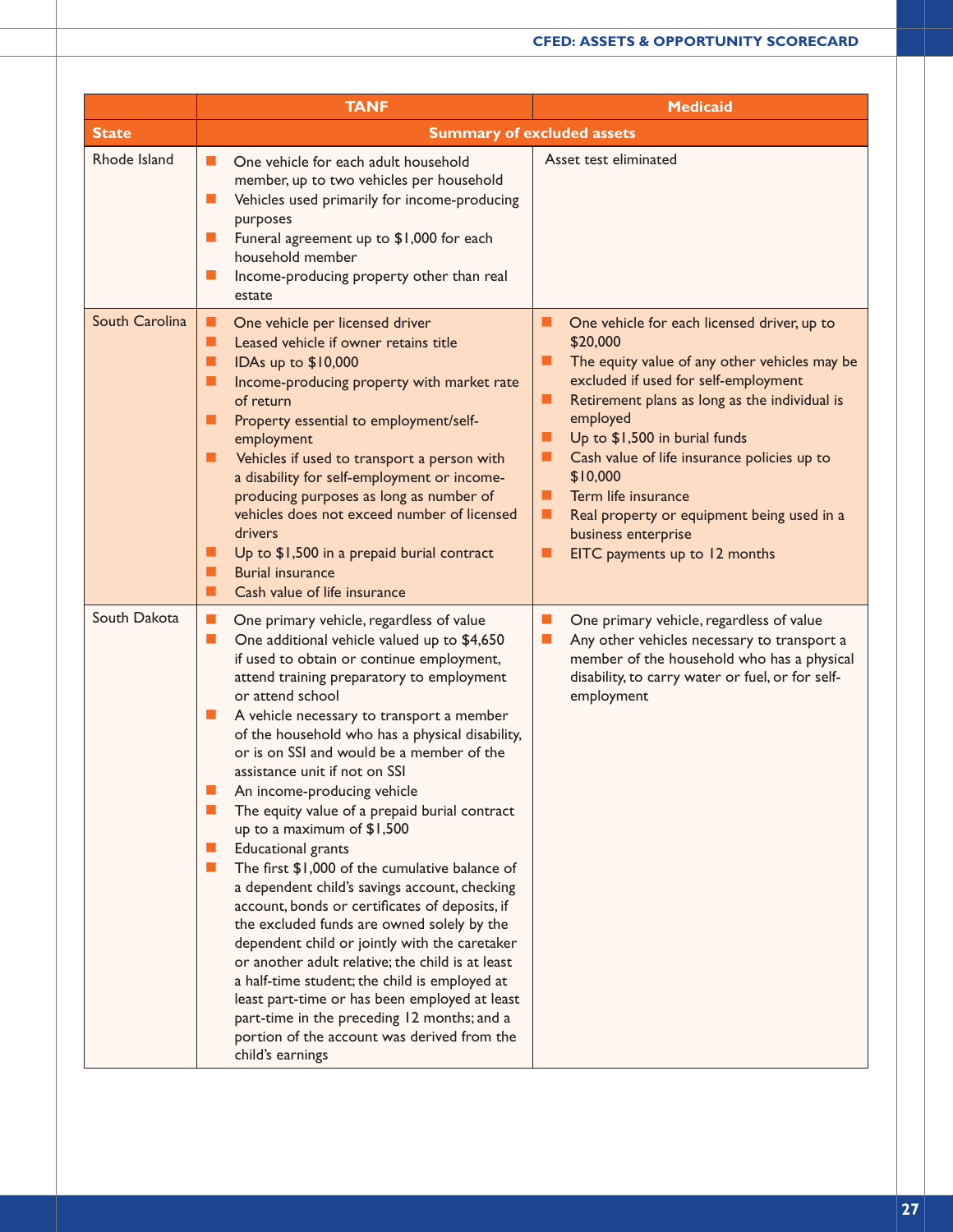|                  | <b>TANF</b>                                                                                                                                                                                                                                                                                                                                                                                                                                                                                                                                                                                                                                                                                                                                                                                                                                                                                                                                                                                                                                     | <b>Medicaid</b>                                                                                                                                                                                                                                                                                                                                                                                                                                                                                                                                                                                                                                                                                                                                                                                                                                                                                                                                                                                                                                                          |
|------------------|-------------------------------------------------------------------------------------------------------------------------------------------------------------------------------------------------------------------------------------------------------------------------------------------------------------------------------------------------------------------------------------------------------------------------------------------------------------------------------------------------------------------------------------------------------------------------------------------------------------------------------------------------------------------------------------------------------------------------------------------------------------------------------------------------------------------------------------------------------------------------------------------------------------------------------------------------------------------------------------------------------------------------------------------------|--------------------------------------------------------------------------------------------------------------------------------------------------------------------------------------------------------------------------------------------------------------------------------------------------------------------------------------------------------------------------------------------------------------------------------------------------------------------------------------------------------------------------------------------------------------------------------------------------------------------------------------------------------------------------------------------------------------------------------------------------------------------------------------------------------------------------------------------------------------------------------------------------------------------------------------------------------------------------------------------------------------------------------------------------------------------------|
| <b>State</b>     | <b>Summary of excluded assets</b>                                                                                                                                                                                                                                                                                                                                                                                                                                                                                                                                                                                                                                                                                                                                                                                                                                                                                                                                                                                                               |                                                                                                                                                                                                                                                                                                                                                                                                                                                                                                                                                                                                                                                                                                                                                                                                                                                                                                                                                                                                                                                                          |
| <b>Tennessee</b> | IDAs up to \$5,000 in the 12 demonstration<br>■<br>counties (however, the entire value of<br>an IDA is counted as a resource in non-<br>demonstration counties)<br>The value of an IDA-WtW up to \$5,000 in all<br>ш<br>counties<br>IRAs, 401(k)s and Keoghs of \$20,000 or less<br>ш<br><b>Burial policies</b><br>ш<br>Cash value of life insurance policy<br>■<br>п<br>Student grants<br>Equipment used in a self-employment<br>п<br>enterprise                                                                                                                                                                                                                                                                                                                                                                                                                                                                                                                                                                                               | The value of one vehicle if it is necessary for<br>H<br>employment, modified to transport a disabled<br>individual, necessary for medical treatment or<br>necessary to perform essential daily activities<br>impeded by weather or terrain<br>Otherwise, a vehicle is excluded up to \$4,600<br>■<br>equity value<br>One burial agreement up to \$1,500 per family<br>■<br>member<br>■<br>Equipment used in a self-employed enterprise<br>to produce income<br>Property essential for self-support (both<br>■<br>business and non-business)<br>IRAs and Keogh plans, if individual must<br>п<br>terminate employment<br>The value of all life insurance policies<br>ш                                                                                                                                                                                                                                                                                                                                                                                                    |
| <b>Texas</b>     | \$4,650 is exempt for each vehicle owned by<br>ш<br>a TANF-certified or disqualified household<br>member<br>All licensed vehicles used for<br>ш<br>income-producing purposes<br>One vehicle per disabled household member<br>ш<br>regardless of whether the vehicle is used to<br>transport the disabled person<br>Texas 529 college savings accounts and<br>ш<br>Coverdell accounts<br>IRAs, 401(k)s, 403(b)s, Simplified Employee<br>ш<br>Pension and Keoghs<br>Cash value of life insurance policies<br>п<br>Up to \$7,500 cash value of a prepaid burial<br>$\Box$<br>insurance policy, funeral plan or funeral<br>agreement for each household member<br>Personal property that is essential to<br>employment or self-employment, annually<br>produces income consistent with a fair<br>market value comparable in the community<br>or is necessary for the maintenance or use<br>of a vehicle exempted as income-producing<br>or as necessary for transporting a physically<br>disabled household member<br>EITC payments up to 11 months | All licensed vehicles used for income-<br>ш<br>producing purposes, to transport a physically<br>disabled family member, as a home, or to<br>carry fuel/water<br>One vehicle per disabled household member<br>ш<br>regardless of whether the vehicle is used to<br>transport the disabled person<br>Matched funds in any type of IDA<br>ш<br>Retirement accounts, including IRA and<br>$\blacksquare$<br>401(k)<br>Section 529 and 530 college savings accounts<br>a.<br>and Coverdell Education Tuition Savings Plans<br>$\mathcal{L}_{\mathcal{A}}$<br>Educational assistance including education<br>loans<br>Cash value of life insurance policies<br>a.<br>Up to \$7,500 cash value of a prepaid burial<br>insurance policy, funeral plan or funeral<br>agreement for each household member<br>Property that annually produces income<br>$\mathcal{L}_{\mathcal{A}}$<br>consistent with its fair market value<br>Property essential to self-employment (ex:<br>ш<br>tools of the trade, farm machinery, stock and<br>inventory)<br>EITC payments up to 11 months<br>ш |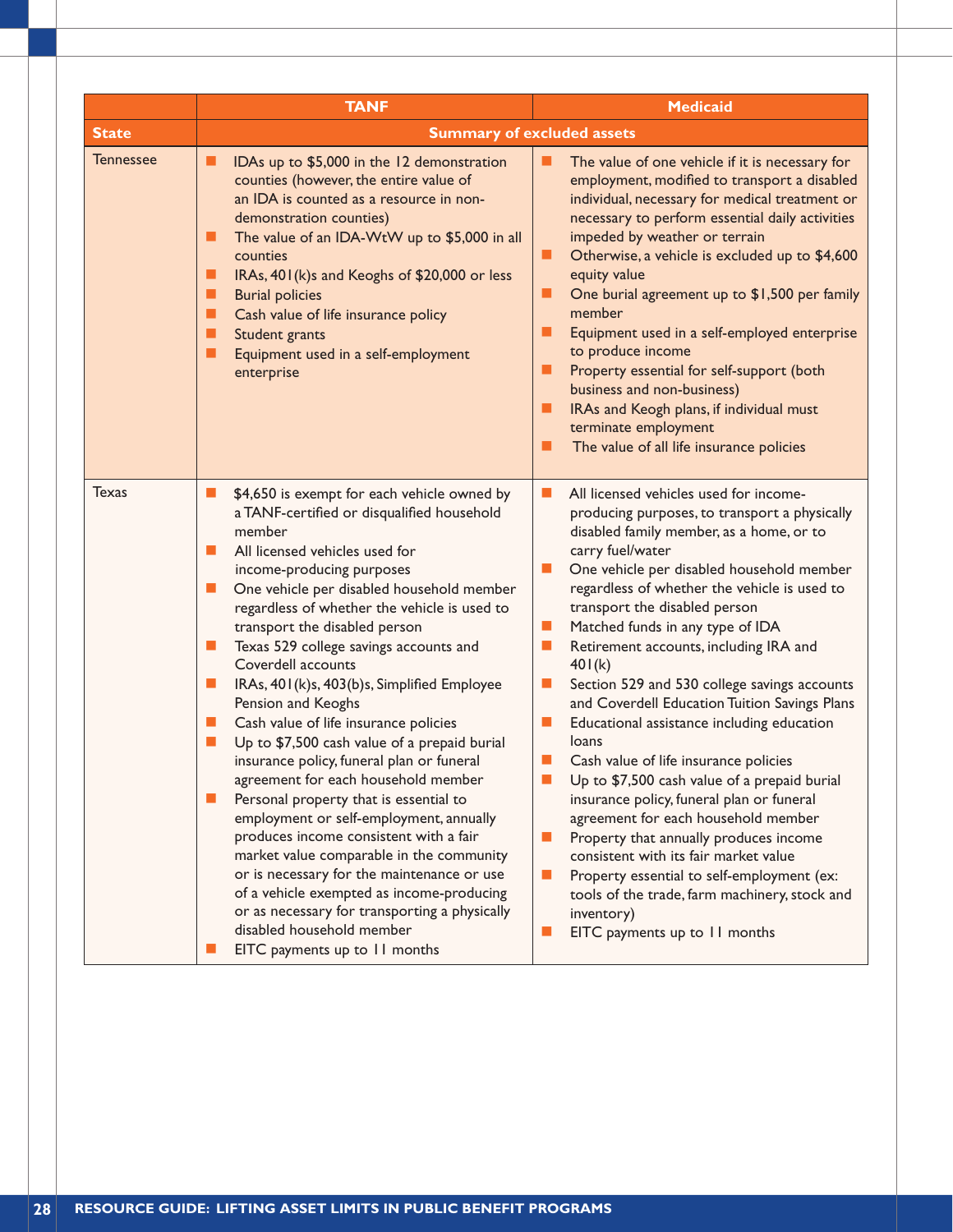|              | <b>TANF</b>                                                                                                                                                                                                                                                                                                                                                                                                                                                                                                                                                                                                                                                                                                                                                                                                                                                                                                                                                                                                                            | <b>Medicaid</b>                                                                                                                                                                                                                                                                                                                                                                                                                                                                                                                                                               |
|--------------|----------------------------------------------------------------------------------------------------------------------------------------------------------------------------------------------------------------------------------------------------------------------------------------------------------------------------------------------------------------------------------------------------------------------------------------------------------------------------------------------------------------------------------------------------------------------------------------------------------------------------------------------------------------------------------------------------------------------------------------------------------------------------------------------------------------------------------------------------------------------------------------------------------------------------------------------------------------------------------------------------------------------------------------|-------------------------------------------------------------------------------------------------------------------------------------------------------------------------------------------------------------------------------------------------------------------------------------------------------------------------------------------------------------------------------------------------------------------------------------------------------------------------------------------------------------------------------------------------------------------------------|
| <b>State</b> |                                                                                                                                                                                                                                                                                                                                                                                                                                                                                                                                                                                                                                                                                                                                                                                                                                                                                                                                                                                                                                        | <b>Summary of excluded assets</b>                                                                                                                                                                                                                                                                                                                                                                                                                                                                                                                                             |
| Utah         | All vehicles<br>ш<br>Burial/funeral funds up to a maximum of<br>ш<br>\$1,500 per household member<br>Reasonable assistance received for post-<br>ш<br>secondary education<br>Income-producing property (except real<br>ш<br>property) necessary for employment<br>529 Plans and Coverdells<br>. .<br>Retirement plans, including 401(k), 403(b),<br>ш<br><b>IRAs</b><br><b>Earned Income Tax Credit</b><br>ш<br><b>IDAs</b><br>П                                                                                                                                                                                                                                                                                                                                                                                                                                                                                                                                                                                                       | Total equity value of one vehicle if fair market<br>ш<br>value does not exceed \$15,200<br>Educational assistance and college work study<br>▄<br>Term life insurance with no cash value<br>▄<br>Up to \$1,500 of burial funds<br>ш<br>Assets used for self-employment<br>ш<br>EITCs and Child Tax Credits up to 12 months<br>after receipt                                                                                                                                                                                                                                    |
| Vermont      | $\blacksquare$<br>One vehicle per AG with one adult and 2<br>vehicles per AG with 2+ adults<br><b>IDAs</b><br>п<br>Loan and cash value of whole life insurance<br>$\blacksquare$<br>One burial plot and funeral agreement per<br><b>D</b><br>individual with an equity not in excess of<br>\$1,500<br>Assets accumulated from subsidized or<br>unsubsidized earnings of adults and children<br>(for current recipients)<br>Interest on excluded assets<br>ш<br>Illiquid assets purchased with savings from<br>ш<br>earnings or with a combination of savings<br>from earnings and other excluded income<br>or resources, such as SSI/AABD retroactive<br>benefits or federal EITC lump-sum income<br>Personal property used to produce income<br>ш<br>Vermont and federal EITC payments<br>ш<br>If a family reapplies for assistance after Reach<br>ш<br>Up terminates, assets accumulating during the<br>time the family was not participating in Reach<br>Up are excluded, provided that all other<br>criteria for exclusion are met | One vehicle per AG with one adult and 2<br>ш<br>vehicles per AG with 2+ adults<br>Health Savings Accounts for which funds are<br>ш<br>not available<br>Cash value of whole life insurance<br>ш<br>Funeral agreements up to \$1,500 for each<br>ш<br>member<br>Income-producing property (including tools,<br>ш<br>livestock, equipment, machinery, etc.)                                                                                                                                                                                                                      |
| Virginia     | Asset test eliminated                                                                                                                                                                                                                                                                                                                                                                                                                                                                                                                                                                                                                                                                                                                                                                                                                                                                                                                                                                                                                  | Asset test eliminated                                                                                                                                                                                                                                                                                                                                                                                                                                                                                                                                                         |
| Washington   | A licensed vehicle needed to transport a<br>ш<br>physically disabled household member<br>П<br>One additional vehicle up to \$5,000<br>Savings accounts with combined balances of<br>ш<br>up to \$3,000, over and above the current<br>\$1,000 resource limit (for current recipients)<br>Educational assistance in the form of grants,<br>ш<br>or work study<br>Burial agreements up to \$1,500<br>ш<br>Property that produces income consistent<br>ш<br>with fair market value<br>Property needed for self-employment<br>ш                                                                                                                                                                                                                                                                                                                                                                                                                                                                                                            | A licensed vehicle needed to transport a<br>physically disabled household member<br>One additional vehicle up to \$5,000<br>ш<br>Unavailable retirement funds<br>ш<br>Educational benefits that are excluded as<br>ш<br>income<br>Irrevocable educational trust fund up to<br>\$4,000 per child<br>Burial insurance policies or funeral<br>agreements up to \$1,500<br>Property that produces income consistent<br>ш<br>with its fair market value<br>Property needed for self-employment<br>ш<br>Self-employment accounts receivable but have<br>ш<br>not yet been collected |